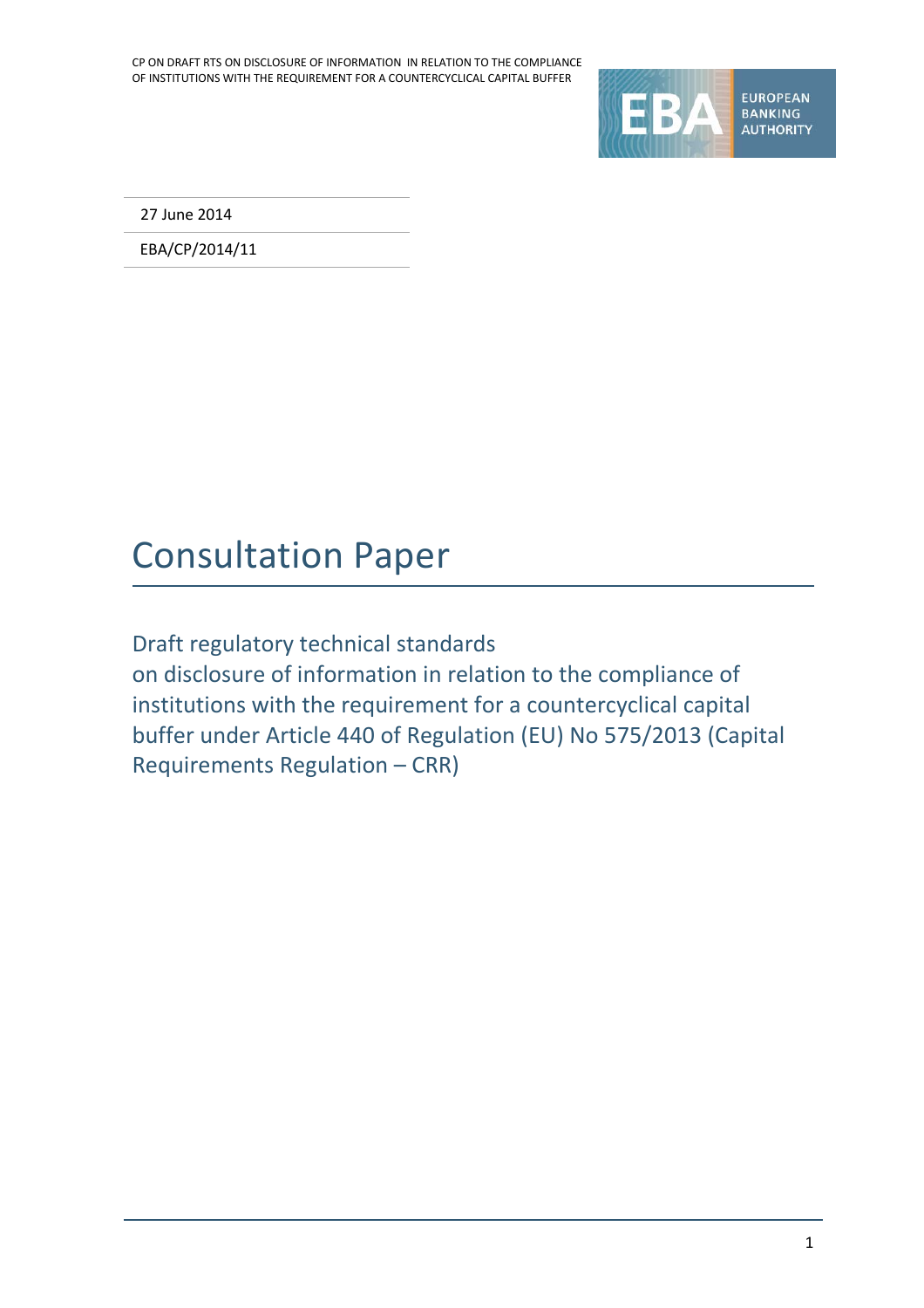

## **Contents**

|     | 1. Responding to this consultation                                                               | 3              |
|-----|--------------------------------------------------------------------------------------------------|----------------|
|     | 2. Executive summary                                                                             | 4              |
|     | 3. Background and rationale                                                                      | 5              |
| 3.1 | Background and regulatory approach followed in the draft RTS                                     | 5.             |
|     | 3.2 The nature of these RTS under EU law                                                         | $\overline{7}$ |
|     | 4. Draft RTS on disclosure of information in relation to the compliance of institutions with the |                |
|     | requirement for a countercyclical capital buffer                                                 | 9              |
|     | 5. Accompanying documents                                                                        | 19             |
| 5.1 | Draft cost-benefit analysis/impact assessment                                                    | 19             |
| 5.2 | Overview of questions for consultation                                                           | 23             |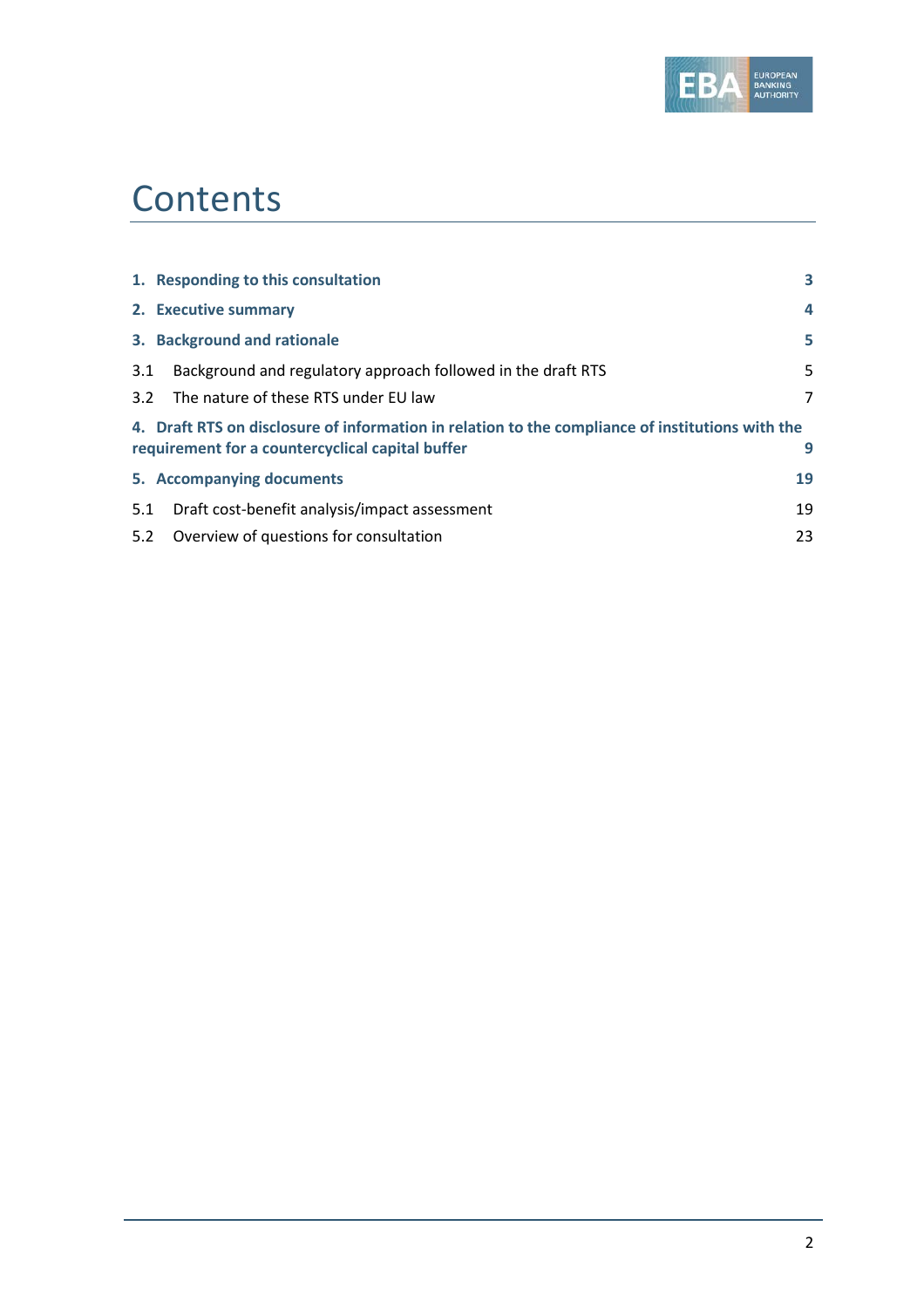

# 1. Responding to this consultation

The EBA invites comments on all proposals put forward in this paper and in particular on the specific questions summarised in Section 5.2.

Comments are most helpful if they:

- respond to the question posed;
- **Example 3** indicate the specific point to which a comment relates;
- contain a clear rationale;
- provide evidence to support the views expressed/rationale proposed;
- describe any alternative regulatory choices the EBA should consider.

#### **Submission of responses**

To submit your comments, click on the 'send your comments' button on the consultation page by **27.09.2014.** Please note that comments submitted after this deadline, or submitted via other means may not be processed.

#### **Publication of responses**

Please clearly indicate on the consultation form if you wish your comments to be disclosed or to be treated as confidential. A confidential response may be requested from us in accordance with the EBA's rules on public access to documents. We may consult you if we receive such a request. Any decision we make not to disclose the response is reviewable by the EBA's Board of Appeal and the European Ombudsman.

#### **Data protection**

The protection of individuals with regard to the processing of personal data by the EBA is based on Regulation (EC) No°45/2001 of the European Parliament and of the Council of 18 December 2000 as implemented by the EBA in its implementing rules adopted by its Management Board. Further information on data protection can be found under the [Legal notice](http://eba.europa.eu/legal-notice)  [section](http://eba.europa.eu/legal-notice) of the EBA website.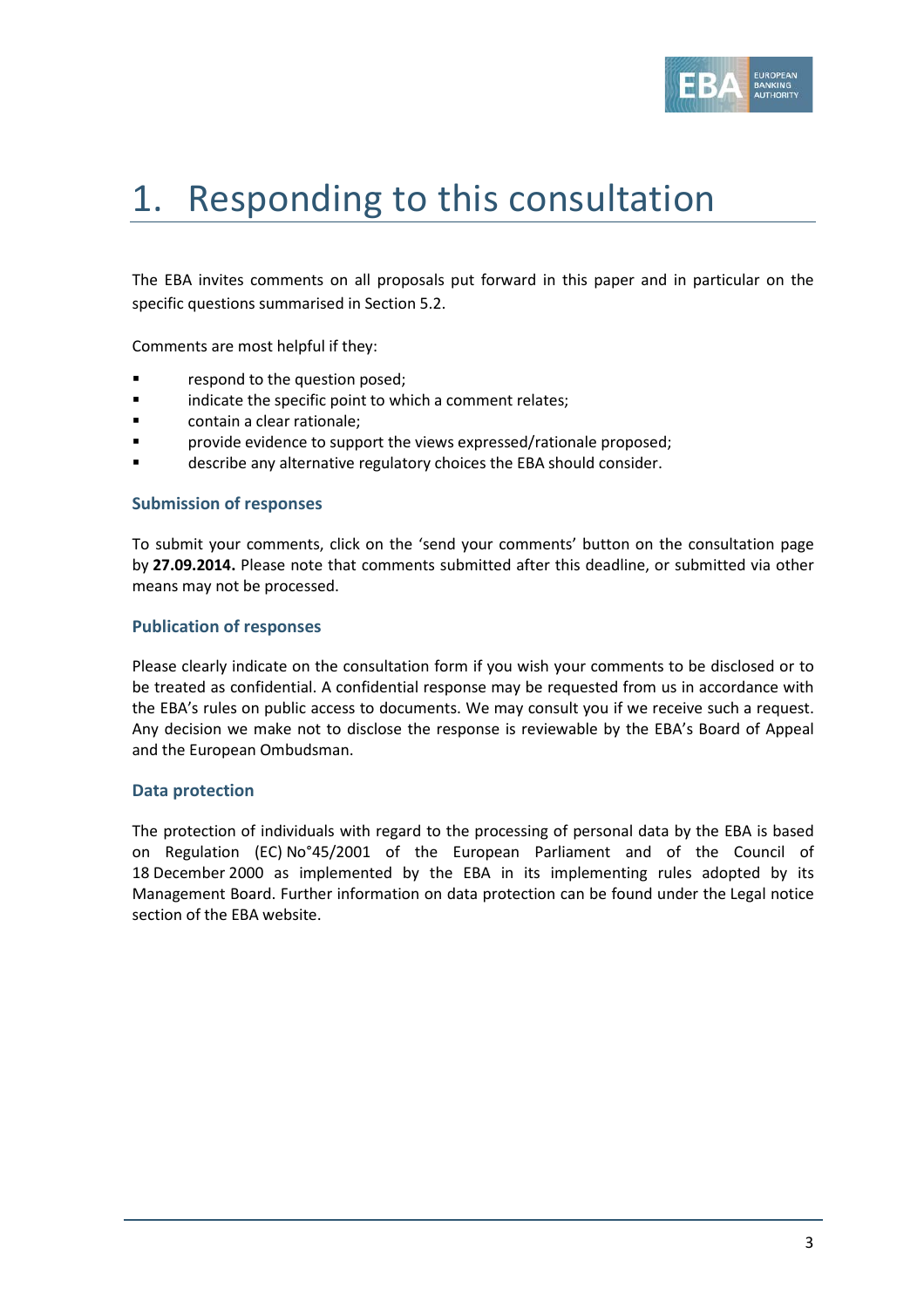

# 2. Executive summary

This Consultation Paper proposes draft regulatory technical standards (RTS) on the disclosure of information relating to the compliance of institutions with the requirement for a countercyclical capital buffer under Article 440 of the CRR. It sets out two disclosure templates that will harmonise the information available to the general public on the institution-specific countercyclical buffer and the geographical location of the exposures determining that buffer.

Institutions are required to disclose this information at least on an annual basis. The level of application will follow Articles 6(3) and 13 of the CRR, which only require the disclosure of this information at an individual level if the institution is not part of a group, i.e. it is not a parent or a subsidiary institution. For institutions that are part of a group, the disclosure of information should be made at a consolidated level by the parent institution/financial holding of the group, in accordance with Article 13(1) of the CRR, or at an individual or sub-consolidated level for significant subsidiaries of EU parent institutions/financial holdings and subsidiaries which are of material significance for their local markets.

The Consultation Paper contains two disclosure templates, which are in the form of tables. The first template requires institutions to disclose the geographical distribution by country of exposure value (sum of net short and long positions for trading book exposures) and own fund requirements for an institution's exposures (i.e. credit, trading book and securitisation exposures) that are relevant for the calculation of its countercyclical buffer in accordance with Article 140(4) of the Capital Requirements Directive (CRD). The geographical location of a relevant credit exposure is to be identified as per draft RTS EBA/RTS/2013/15. In addition, this template includes information on the countercyclical buffer rates applied in each country. The second template requires institutions to disclose the amount of institution-specific countercyclical capital buffer in accordance with Article 440 (1)(b) of the CRR.

These templates should ensure that the key information on the compliance of institutions with the requirement for a countercyclical capital buffer is disclosed in accordance with Article 440(1) of the CRR. These disclosure requirements and the use of uniform templates will facilitate the geographical comparison of the amounts that enter the calculation of the countercyclical buffers. This will also ensure there is transparency and consistency in the calculation of the buffer for all financial institutions across the EU.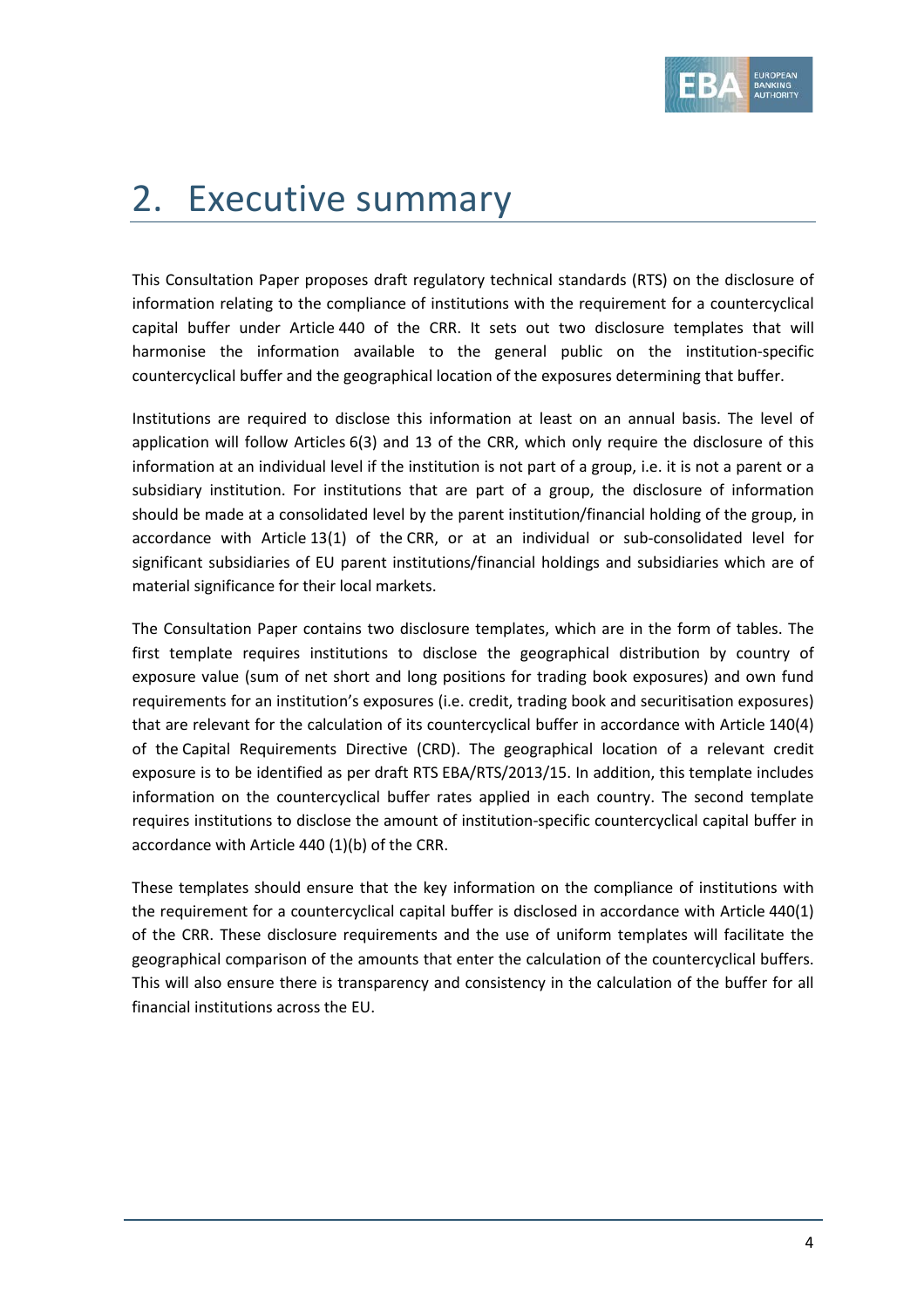

# 3. Background and rationale

## 3.1 Background and regulatory approach followed in the draft RTS

Article 130 of the CRD requires institutions to maintain an institution-specific countercyclical capital buffer. This requirement follows closely the international approach of Basel III which introduced the countercyclical buffer to be deployed by national jurisdictions when excess aggregate credit growth is judged to be associated with a build-up of system-wide risk.

Pursuant to Article 130 of the CRD, the institution-specific countercyclical capital buffer is determined by multiplying the total risk exposure amount (calculated in accordance with Article 92(3) of the CRR) and the institution-specific countercyclical buffer rate (calculated in accordance with Article 140 of the CRD) on an individual and consolidated basis, as per Part One, Title II of the CRR.

The institution-specific countercyclical capital buffer rate is calculated as the weighted average of the countercyclical buffer rates that apply in those countries where the relevant credit exposures of the institution are located in accordance with Article 140 of the CRD. The weighted average of the countercyclical buffer rates is calculated by applying to each applicable countercyclical buffer rate the institution's own funds requirements for relevant credit exposures in the country in question, divided by the institution's own funds requirements for credit risk that relate to all of the institution's credit exposures relevant for the countercyclical buffer calculation. The countercyclical buffer rate is the buffer rate applicable in the country in question in accordance with Articles 136, 137, 138 and 139 of the CRD.

In December 2013, the EBA published its final draft RTS on the method for the identification of the geographical location of the relevant credit exposures (EBA/RTS/2013/15). In these final draft RTS, EBA proposed using primarily the country of the obligor (debtor in the case of trading book exposures) to determine the geographical location of relevant credit exposures for the calculation of the countercyclical buffer rate.

This set of final draft RTS also take into account materiality considerations for institutions with limited foreign credit exposures or trading book exposures. Institutions that have a total share of foreign credit exposures or trading book exposures below 2% of their aggregate credit-, tradingand securitisation-risk-weighted exposures may choose to allocate these exposures to the country of the institution.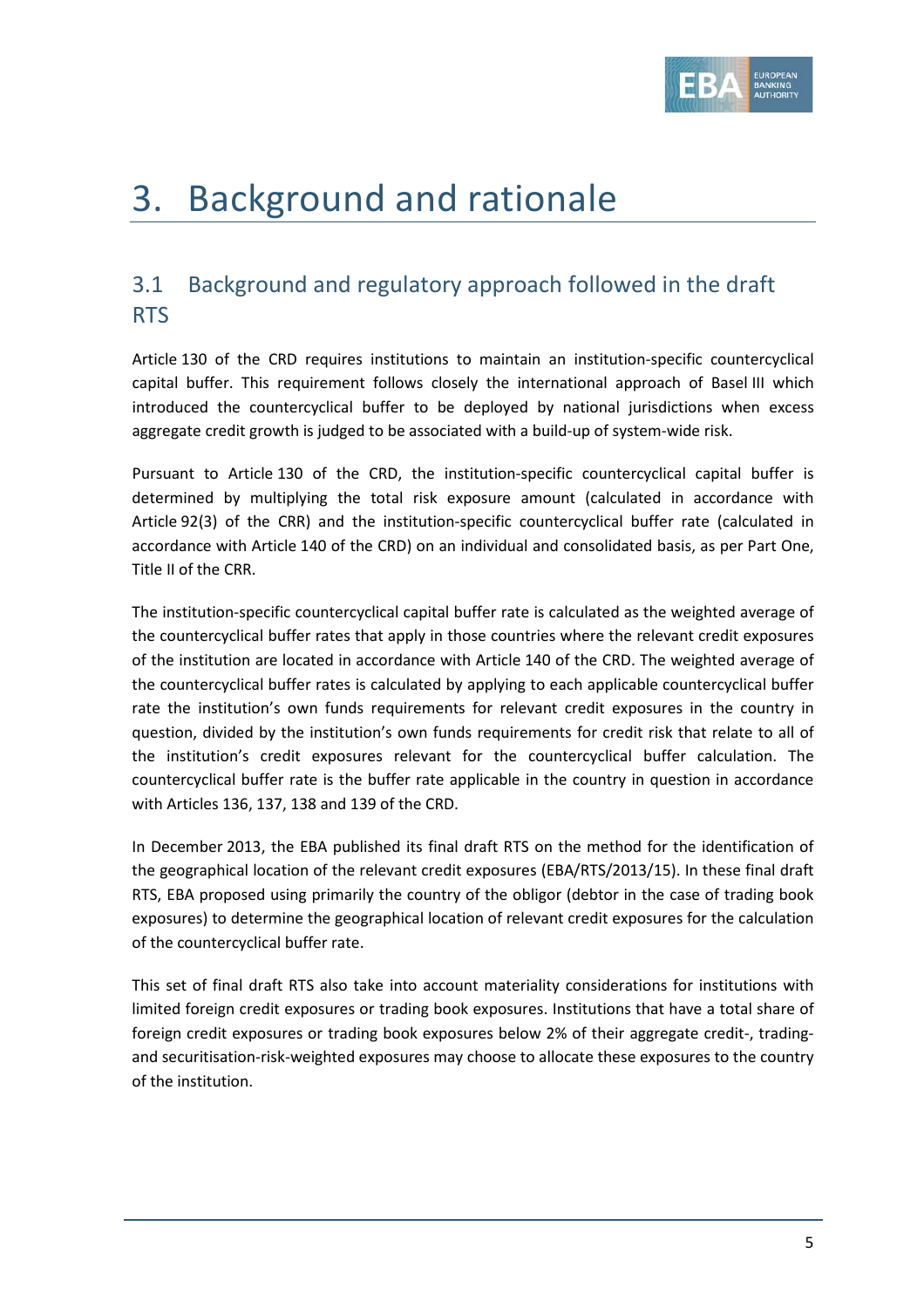

## Disclosure requirements and templates

Article 440(1) of the CRR requires that all banks disclose (a) the geographical distribution of their credit exposures relevant for the calculation of their countercyclical buffer; and (b) the amount of institution-specific countercyclical capital buffer. The EBA has therefore drawn up these draft RTS, which contain two disclosure templates for this purpose and in accordance with Article 440(2) of the CRR:

- **Table 1** provides a geographical distribution by country of institution's exposure value (sum of net long and short positions in the case of trading book exposures), and own fund requirements of credit exposures relevant for the calculation of its countercyclical buffer in accordance with Article 140(4) of the CRD. The geographical location of a relevant credit exposure is identified as per draft RTS EBA/RTS/2013/15. In addition, the table includes information on the countercyclical buffer rates applied in each country and the weights applied to each rate for the purpose of calculation of the institution-specific countercyclical buffer rate.
- **Table 2** provides the amount of institution-specific countercyclical capital buffer in accordance with Article  $440(1)(b)$  of the CRR. This table also includes the institution-specific countercyclical buffer rate (calculated in accordance with Article 140(1)(a) of the CRD) and total risk exposure amount (calculated in accordance with Article 92(3) of the CRR), both being used in the calculation of the amount of institution-specific countercyclical capital buffer in accordance with Article 130 of the CRD.

The disclosure template Table 1 requires the disclosure of two metrics of the relevant credit exposures:

- 'own fund requirements', as the main metric of relevant credit exposures which is used as a direct input for the calculation of the institution-specific countercyclical capital buffer and therefore shows the composition of the buffer and the drivers that are behind its growth;
- 'Exposure value' ('sum of net long and short positions' for trading book exposures) which provides a metric of exposures relevant for the calculation of the countercyclical capital buffer and that shows the distribution of the activities of the institution by country.

The templates should ensure that the key information on the compliance of institutions with the requirement for a countercyclical capital buffer is disclosed in accordance with Article 440(1) of the CRR. These disclosure requirements and the use of uniform templates will facilitate the geographical comparison of the amounts that enter the calculation of the countercyclical buffers. This will also ensure there is transparency and consistency in the calculation of the buffer for all financial institutions across the EU.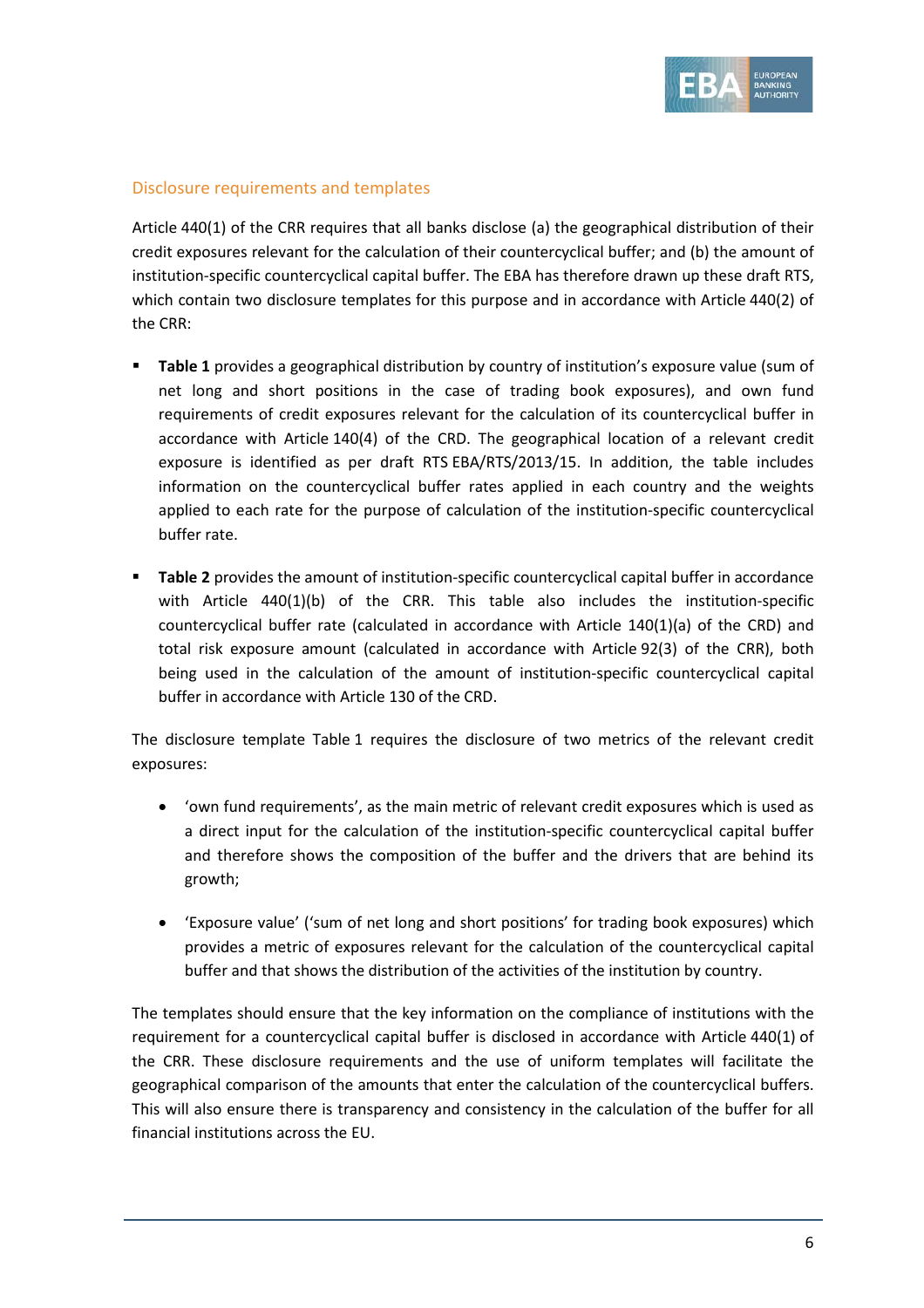

## Level of application and frequency of disclosure

The calculation and maintenance of the institution-specific countercyclical capital buffer should be made on an individual and consolidated basis in accordance with Article 130 of the CRD.

The disclosure of information on the compliance of institutions with the requirement for a countercyclical capital buffer should take place on an individual level if the institution is not part of a group, i.e. it is not a parent, a subsidiary institution, and institution included in the consolidation pursuant to Article 18 of the CRR, in accordance with Article 6(1) and (3) of the CRR. If the institutions are part of a group, the disclosure of information should be made at a consolidated level by the parent institution/financial holding of the group and significant subsidiaries of EU parent institutions/financial holdings, and subsidiaries which are of material significance for their local markets should disclose this information on an individual or subconsolidated basis, in accordance with Article 13 of the CRR.

Institutions must ensure that the information on the compliance of institutions with the countercyclical capital buffer in accordance with Article 440 of the CRR is publically disclosed as per the requirements of Part Eight of that Regulation: at least on an annual basis, in conjunction with the date of publication of the financial statements in accordance with Article 433 of the CRR on the frequency of disclosures under Part Eight.

In addition to the general requirement in Article 433 of the CRR, the amount of the countercyclical capital buffer should be disclosed as part of the final draft ITS on disclosure for own funds by institutions under Articles 437(2) and 492(5) of the CRR. This disclosure does not refer to the geographical distribution of relevant credit exposures. Therefore, the frequency required by the draft ITS on disclosure for own funds should not affect the frequency for the disclosure under Article 440 of the CRR.

## 3.2 The nature of these RTS under EU law

 $\overline{a}$ 

These draft RTS are produced in accordance with Article [1](#page-6-0)0 of the EBA Regulation.<sup>1</sup> Pursuant to Article 10(4) of the EBA Regulation, these RTS shall be adopted by means of a regulation or decision. Under EU law, EU Regulations are binding in their entirety and directly applicable in all Member States. This means that, on the date of their entry into force, they become part of the national law of the Member States and that enactment in national law is not only unnecessary but also prohibited by EU law, except insofar as this is expressly required by the Member States.

Shaping these rules in the form of a regulation would ensure there is a level playing field by preventing diverging national requirements and easing the cross-border provision of services. Currently, an institution that wishes to begin working in another Member State has to apply different sets of rules.

<span id="page-6-0"></span> $1$  Regulation (EU) No 1093/2010 of the European Parliament and of the Council of 24 November 2010 establishing a European Supervisory Authority (European Banking Authority), amending Decision No 716/2009/EC and repealing Commission Decision 2009/78/EC.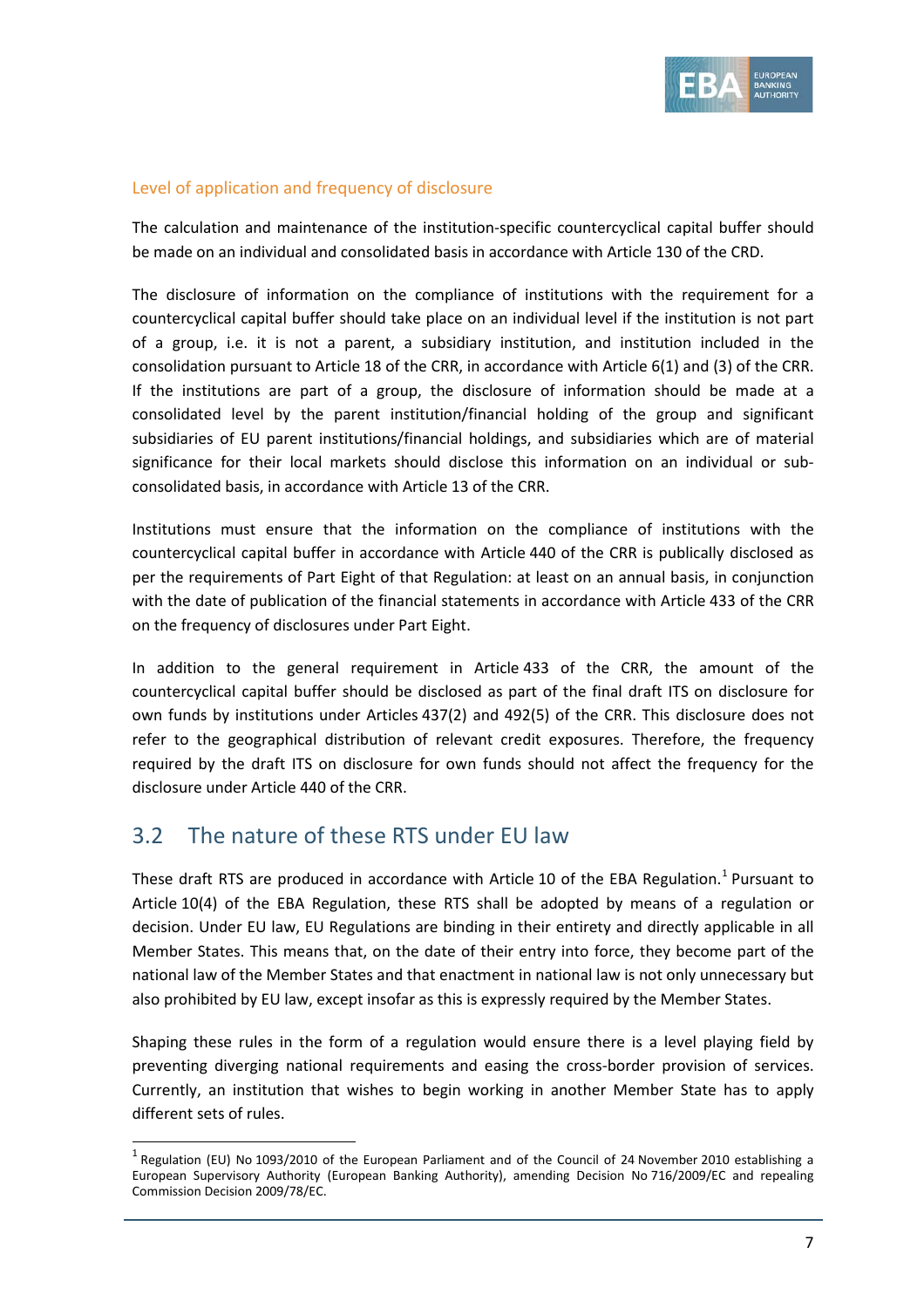

The EBA has developed these draft RTS on the basis of the CRD. The EBA must submit this document to the Commission by 31 December 2014.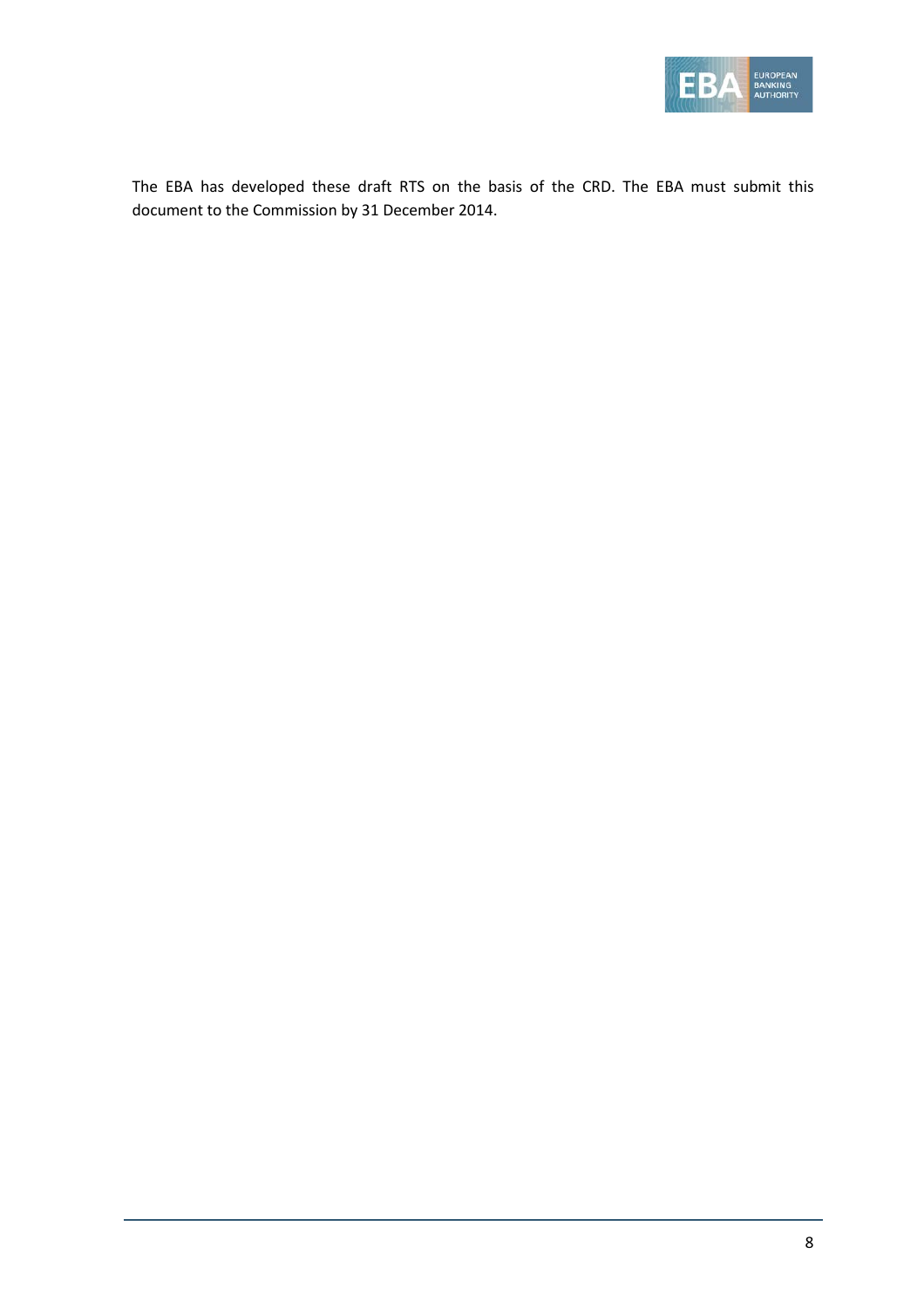

# 4. Draft RTS on disclosure of information in relation to the compliance of institutions with the requirement for a countercyclical capital buffer

In between the text of the draft RTS that follows, further explanations about specific aspects of the proposed text are occasionally provided, which either offer examples or give the rationale behind a provision, or set out specific questions for the consultation process. Where this is the case, this explanatory text appears in a framed text box.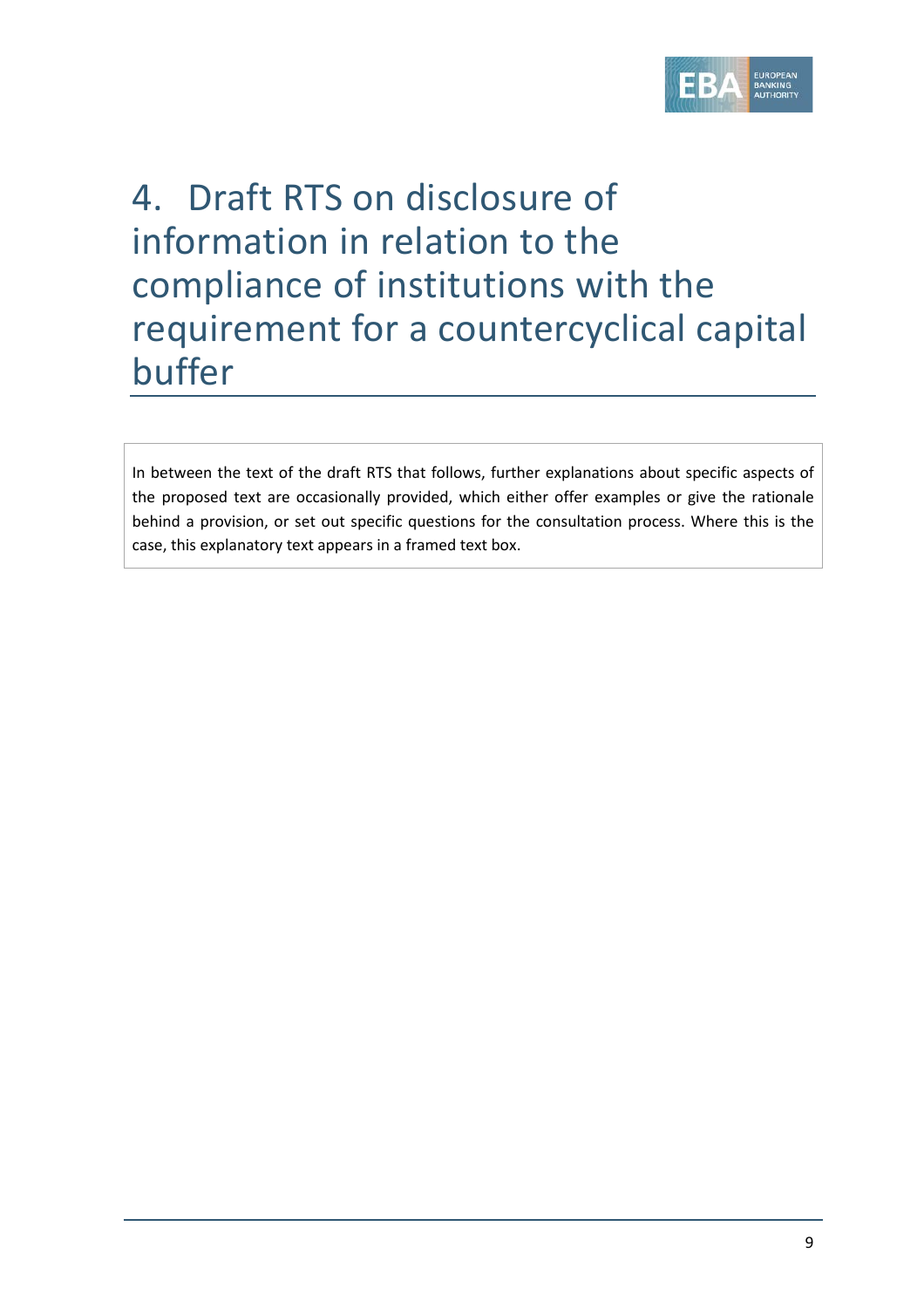

## **COMMISSION DELEGATED REGULATION (EU) No …/..**

## **of XXX**

## **supplementing Regulation (EU) No 575/2013 of the European Parliament and of the Council with regard to regulatory technical standards for the disclosure of information in relation to the compliance of institutions with the requirement for a countercyclical capital buffer**

## THE EUROPEAN COMMISSION,

Having regard to the Treaty on the Functioning of the European Union,

Having regard to Regulation (EU) No 575/2013 of the European Parliament and of the Council of 26 June 2013 on prudential requirements for credit institutions and investment firms and amending Regulation (EU) No  $648/2012^2$  $648/2012^2$  $648/2012^2$ , and in particular Article440 thereof,

Whereas:

- (1) Institutions should disclose the key elements of the calculation of their countercyclical capital buffer, in particular the geographical distribution of their relevant credit exposures and the final amount of the countercyclical capital buffer. With the view to improving the transparency and comparability of these figures across institutions, several disclosure templates should be designed.
- (2) The institution specific countercyclical buffer should be calculated as the product of its total risk exposure amount and the institution specific countercyclical buffer rate. Therefore, this information should be part of the templates disclosed by the institutions.
- (3) The institution specific countercyclical capital buffer rate should be calculated as the weighted average of the countercyclical buffer rates that apply in the countries where the relevant credit exposures of the institution are located. Therefore, the distribution by country of relevant credit exposures should be disclosed in a template, in accordance with the provisions laid down in the EBA RTS on the method for the identification of the geographical location of the relevant credit exposures EBA/RTS/2013/15.
- (4) For the purpose of the calculation of the institution specific countercyclical buffer rate, the weights applied to countercyclical buffer rates are proportionate to the total own funds requirements for credit risk that relates to the relevant credit exposures in each

 $\overline{a}$ 

<span id="page-9-0"></span><sup>2</sup> OJ L 176, 27.06.2013, p. 1.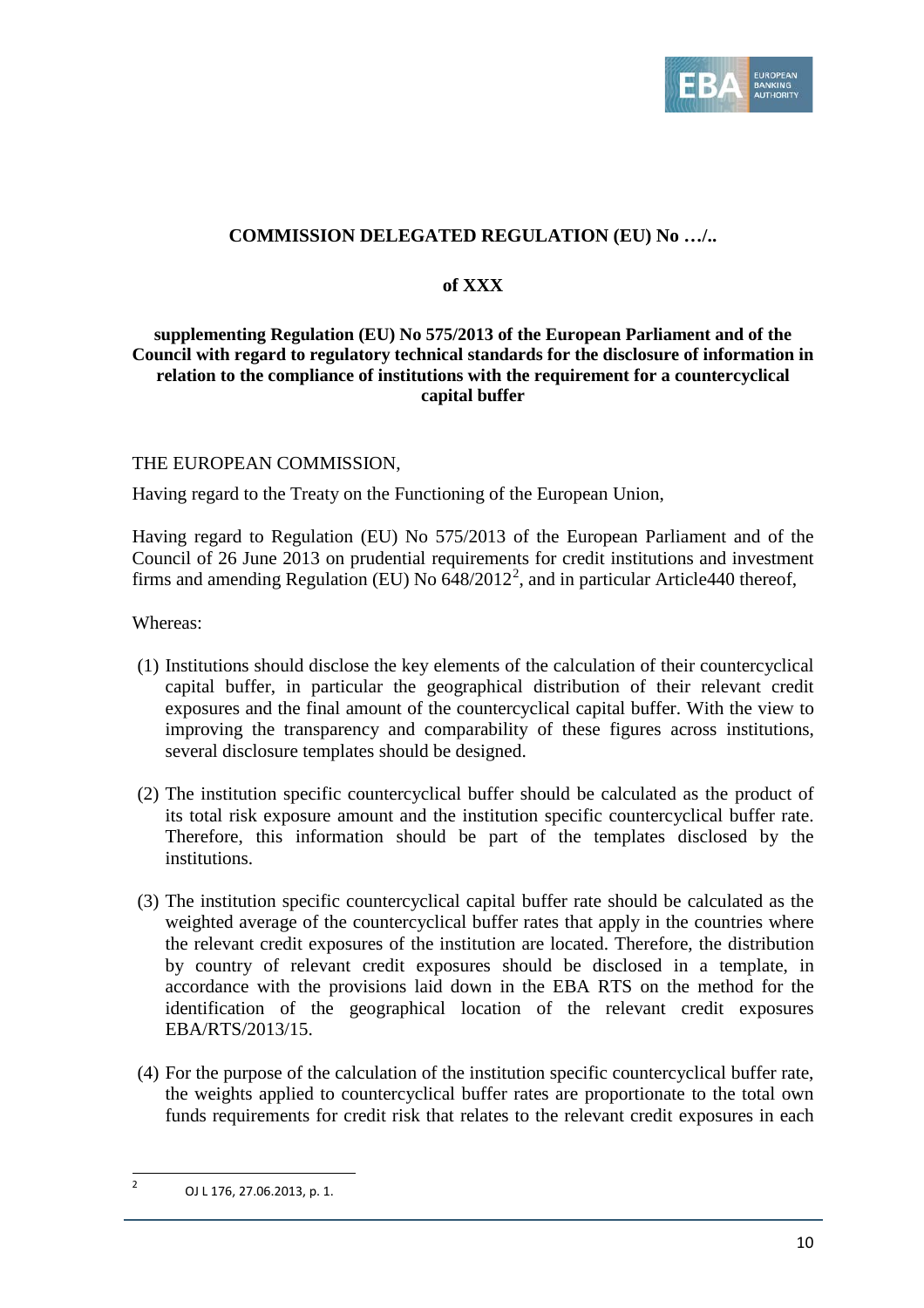

country where the institution holds exposures. Therefore, institutions should disclose own fund requirements for all relevant credit exposures.

- (5) In order to provide an additional measure of relevant credit exposures, institutions should disclose the breakdown of the exposure value in case of credit and securitisation exposures; the sum of net long and short positions in case of trading book exposures should also be disclosed.
- (6) Institutions should disclose their countercyclical buffer requirements at least on an annual basis in conjunction with the date of publication of financial statements in accordance with Article 433 Regulation (EU) No 575/2013, unless otherwise specified in Part Eight of Regulation (EU) No 575/2013.
- (7) Pursuant to Article 6(1) of Regulation (EU) No 575/2013, institutions should disclose the information relating to the countercyclical capital buffer on an individual basis. However, an institution which is either a parent undertaking or a subsidiary, and an institution included in the consolidation pursuant to Article 18 of Regulation (EU) No 575/2013 should not be required to comply with the disclosure requirements laid down in Part Eight on an individual basis as required in Article 6(3) of such Regulation. EU parent institutions and institutions controlled by a parent financial holding company should disclose this information on a consolidated basis, while significant subsidiaries of EU parent institutions or EU parent financial holding company or EU parent mixed financial holding company and subsidiaries which are of material significance for their local markets should disclose this information on individual or sub-consolidated basis, as provided for in Article 13 of Regulation (EU) No 575/2013.
- (8) This Regulation is based on the draft regulatory technical standards submitted by the European Supervisory Authority (European Banking Authority) to the European Commission.
- (9) The European Supervisory Authority (European Banking Authority) has conducted open public consultations on the draft regulatory technical standards on which this Regulation is based, analysed the potential related costs and benefits and requested the opinion of the Banking Stakeholder Group established in accordance with Article 37 of Regulation (EU) No 1093/2010.

HAS ADOPTED THIS REGULATION:

## *Article 1 Disclosure of information*

Institutions shall disclose the information in relation to the compliance with the requirement for a countercyclical capital buffer, by completing and publishing both of the following:

(a) Table 1 of Annex I in accordance with the instructions contained in Annex II, Part I and II;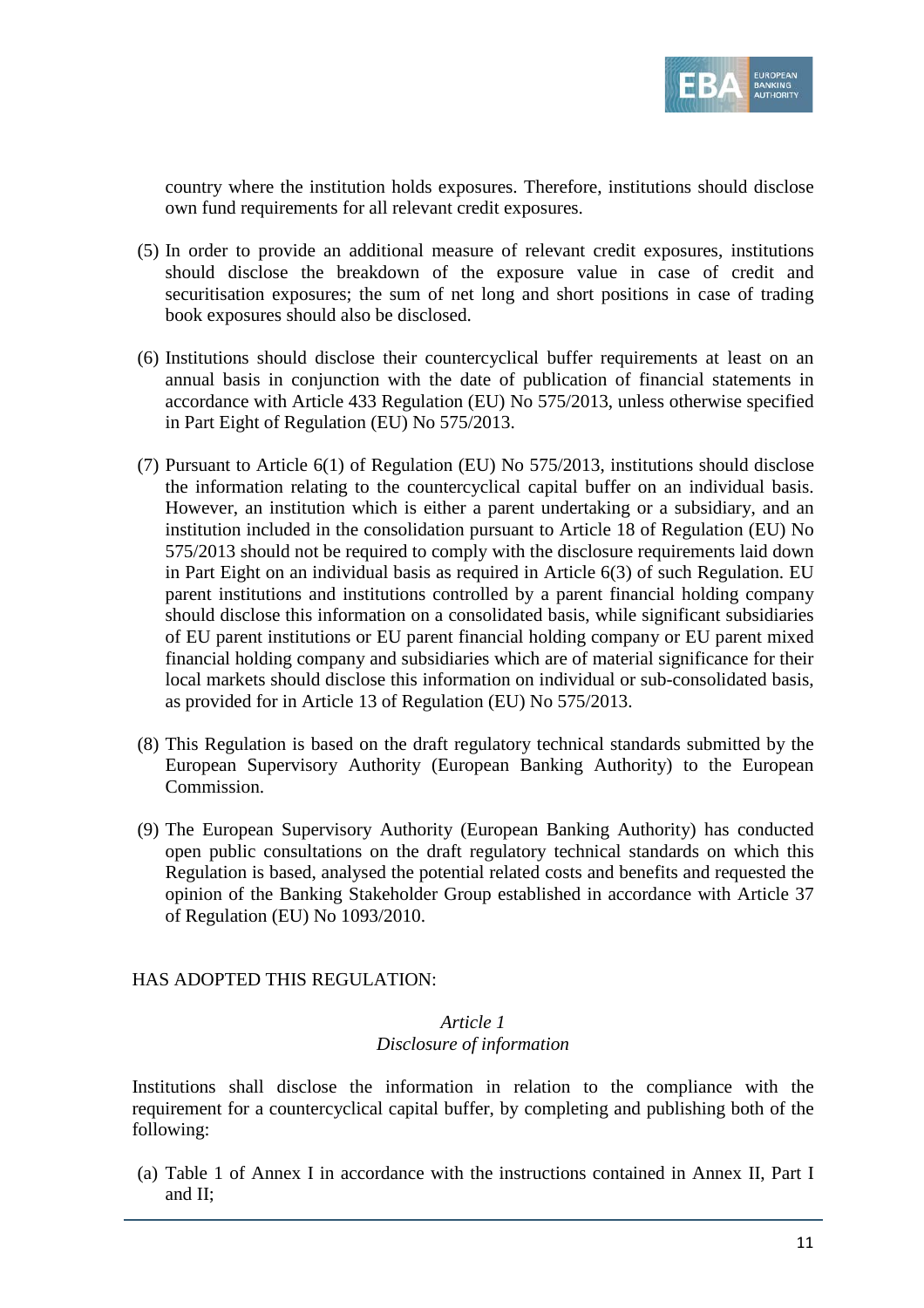

(b) Table 2 of Annex I in accordance with the instructions contained in Annex II, Part I and III;

## *Article 2*

## *Disclosure of the geographical distribution of credit exposures*

Institutions shall disclose the geographical distribution of their credit exposures relevant for the calculation of countercyclical buffer, by completing and publishing rows 010 and 020 of Table 1 of Annex I in accordance with the instructions contained in Annex II, Part I and II.

## *Article 3*

## *Disclosure of the amount of institution specific countercyclical buffer*

Institutions shall disclose the amount of their institution specific countercyclical buffer, by completing and publishing rows 010 to 030 of Table 2 of Annex I in accordance with the instructions contained in Annex II, Part I and III.

## *Article 4 Final provision*

This Regulation shall enter into force on the twentieth day following that of its publication in the Official Journal of the European Union.

This Regulation shall be binding in its entirety and directly applicable in all Member States.

Done at Brussels,

*For the Commission*

*The President*

*On behalf of the President [Position]*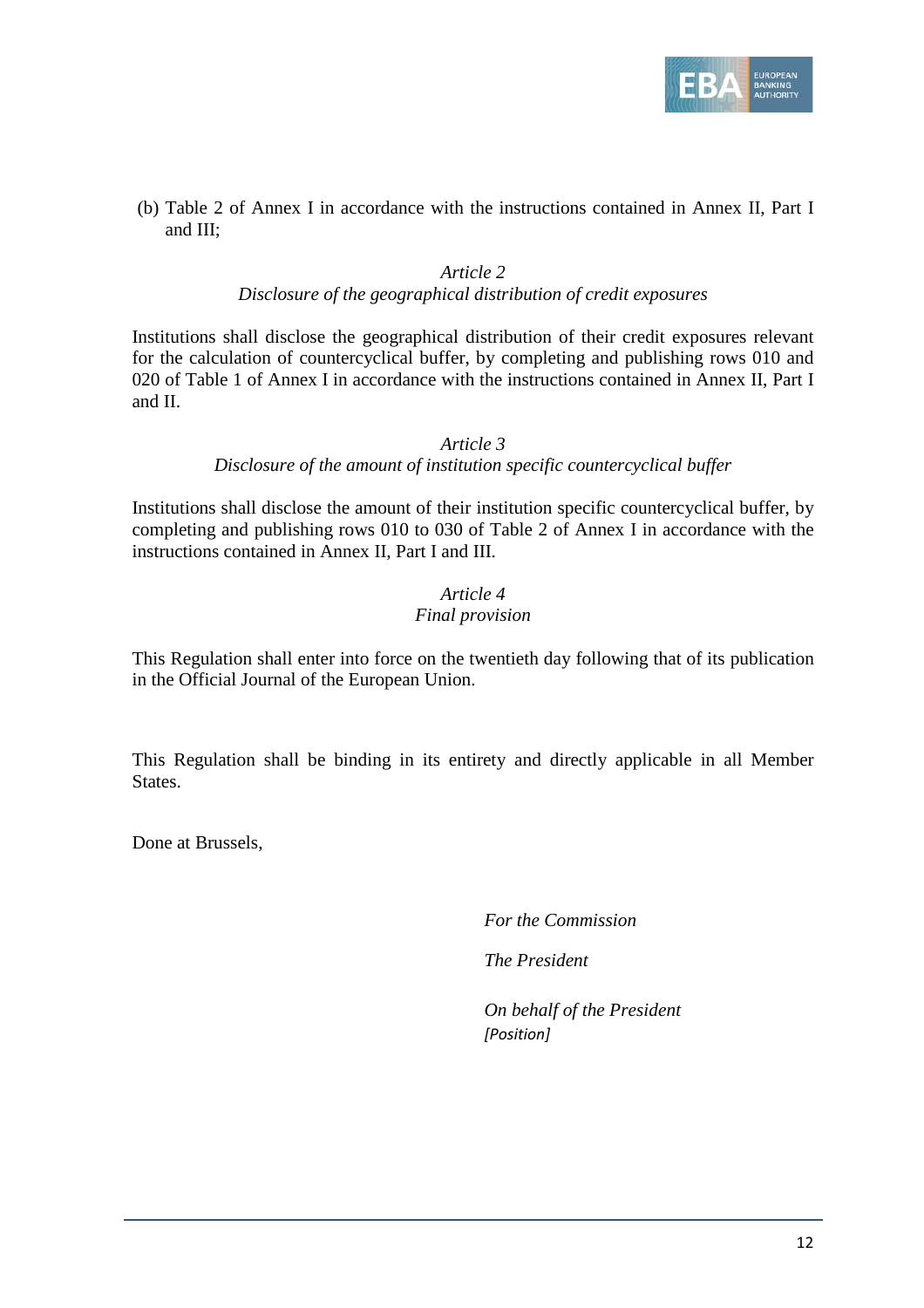

## **Annex I – Template for disclosure of information in relation to the compliance of institutions with the requirement for a countercyclical capital buffer**

## **Explanatory text for consultation purposes**

The proposed template is meant to ensure that the key features of the information in relation to the compliance of institutions with the requirement for a countercyclical capital buffer are disclosed in accordance with Article 440(1) of Regulation (EU) No 575/2013.

The tables include information that is required to be disclosed in accordance with Article 440(1) of Regulation (EU) No 575/2013.

Institutions shall have to complete and publish Table 1 and Table 2 with numerical values.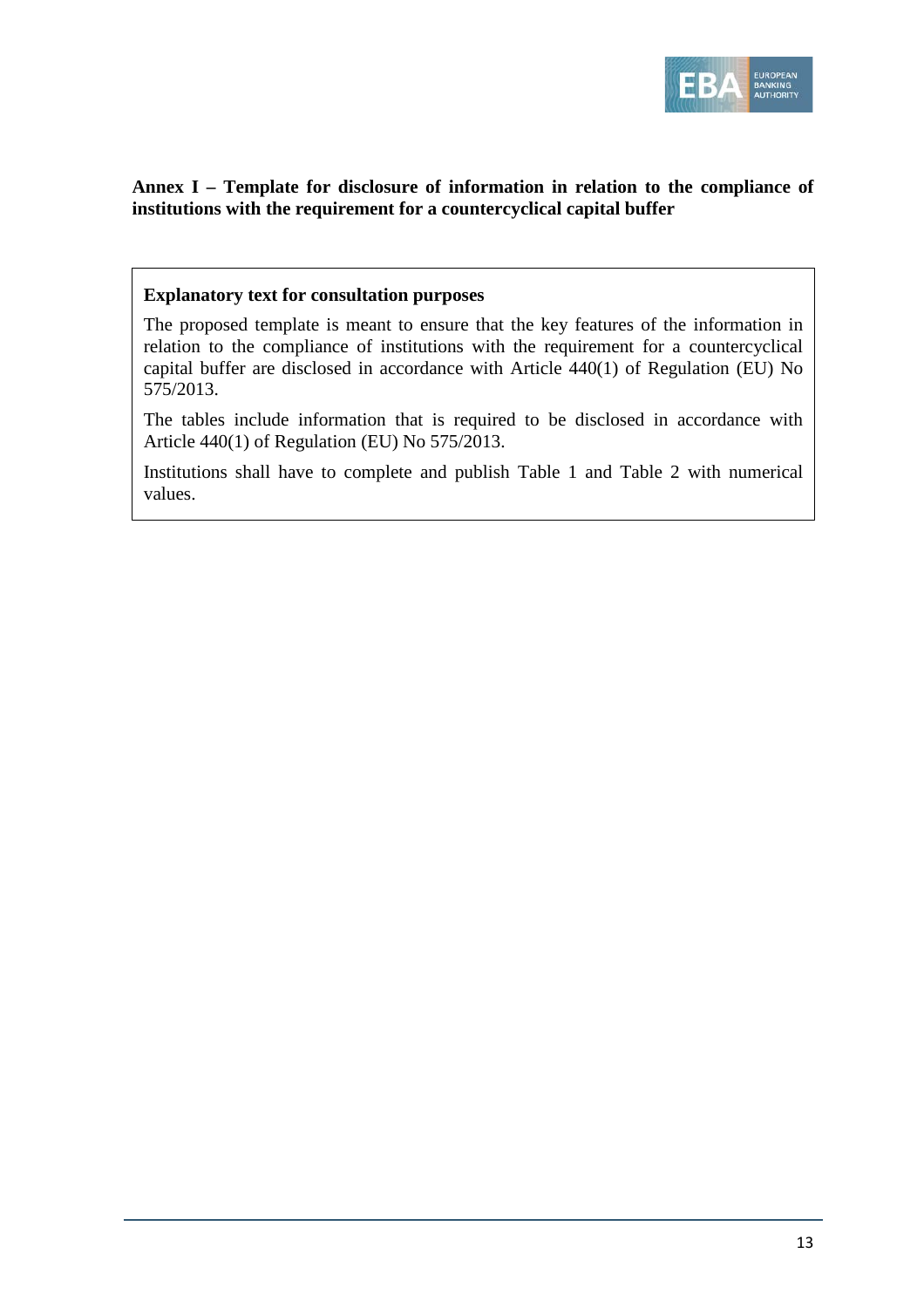

#### **Disclosure of information relevant for the calculation of the countercyclical buffer**

┍

┑

Level of application

**Table 1 - Geographical distribution of credit exposures relevant for the calculation of the countercyclical capital buffer**

|     |                       |                  | Sum of net long                                                              | <b>Exposure value of</b><br>securitisation<br>exposures | Own funds requirements        |                                     |                                          |       |                                   |                                        |
|-----|-----------------------|------------------|------------------------------------------------------------------------------|---------------------------------------------------------|-------------------------------|-------------------------------------|------------------------------------------|-------|-----------------------------------|----------------------------------------|
| Row |                       | credit exposures | <b>Exposure value of and short positions</b><br>of trading book<br>exposures |                                                         | of which: Credit<br>exposures | of which: Trading<br>book exposures | of which:<br>Securitisation<br>exposures | Total | Own funds<br>requirements weights | Countercyclical<br>capital buffer rate |
|     |                       | 010              | 020                                                                          | 030                                                     | 040                           | 050                                 | 060                                      | 070   | 080                               | 090                                    |
| 010 | Breakdown by country: |                  |                                                                              |                                                         |                               |                                     |                                          |       |                                   |                                        |
|     | Country: 001          |                  |                                                                              |                                                         |                               |                                     |                                          |       |                                   |                                        |
|     | 002                   |                  |                                                                              |                                                         |                               |                                     |                                          |       |                                   |                                        |
|     |                       |                  |                                                                              |                                                         |                               |                                     |                                          |       |                                   |                                        |
|     | <b>NNN</b>            |                  |                                                                              |                                                         |                               |                                     |                                          |       |                                   |                                        |
|     | 020 Total             |                  |                                                                              |                                                         |                               |                                     |                                          |       |                                   |                                        |

**Table 2 - Amount of institution-specific countercyclical capital buffer**

| <b>Row</b> |                                                                 | Column |
|------------|-----------------------------------------------------------------|--------|
|            |                                                                 | 010    |
|            | 010 Total risk exposure amount                                  |        |
| 020        | Institution specific countercyclical capital buffer rate        |        |
| 030        | Institution specific countercyclical capital buffer requirement |        |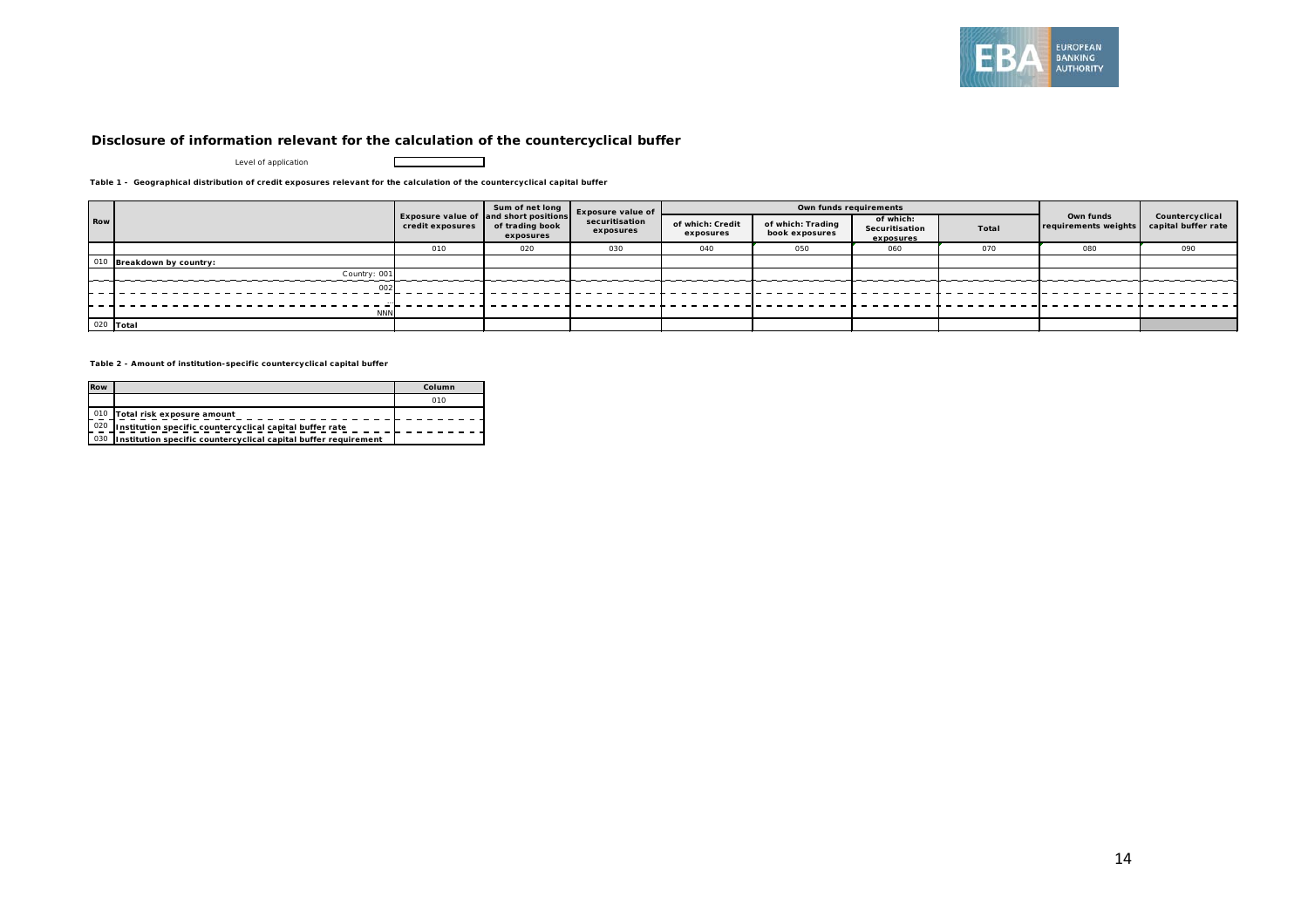

## **Annex II – Instructions for disclosure templates**

## **PART I. GENERAL INSTRUCTIONS**

## **Reference data**

- 1. Under the field 'Level of application' institutions shall indicate the level of application that forms the basis for the data provided in Tables 1 and 2. When completing this field institutions shall select one of the following, in accordance with Article 6 and 13 of the Regulation (EU) NO. 575/2013:
	- **Consolidated**
	- Individual
	- Sub-consolidated
- 2. For disclosure on an individual basis in accordance with Part One, Title II of Regulation (EU) NO. 575/2013, institutions shall complete Tables 1 and 2 of these Instructions on an individual basis in accordance with Part One, Title II, Chapter 1 of the Regulation (EU) NO. 575/2013.
- 3. For disclosure on a consolidated or sub-consolidated basis in accordance with Part One, Title II of Regulation (EU) NO. 575/2013, institutions shall complete Tables 1 and 2 of these Instructions based on a consolidated basis in accordance with Part One, Title II, Chapter 2 of the Regulation (EU) NO. 575/2013.

## **PART II. INSTRUCTIONS FOR TABLE TEMPLATE 1**

## **Table 1: Geographical distribution of credit exposures relevant for the calculation of the countercyclical capital buffer**

- 4. Institutions shall apply the instructions provided in this section in order to complete Table 1 Geographical distribution of credit exposures relevant for the calculation of the countercyclical capital buffer.
- 5. If foreign credit exposures of an institution represent less than 2% of its aggregate credit, trading and securitisation risk weighted exposures, the institution may choose to allocate these exposures to the place of the institution, in accordance with point b of Article 2(6) of the EBA/RTS/2013/15. If the exposures disclosed for the place of institution include exposures form other countries, these should be clearly identified in a (foot)note to the disclosure table.

| <b>Legal references and instructions</b> |                    |  |  |  |
|------------------------------------------|--------------------|--|--|--|
| Row                                      | <b>Explanation</b> |  |  |  |
| number                                   |                    |  |  |  |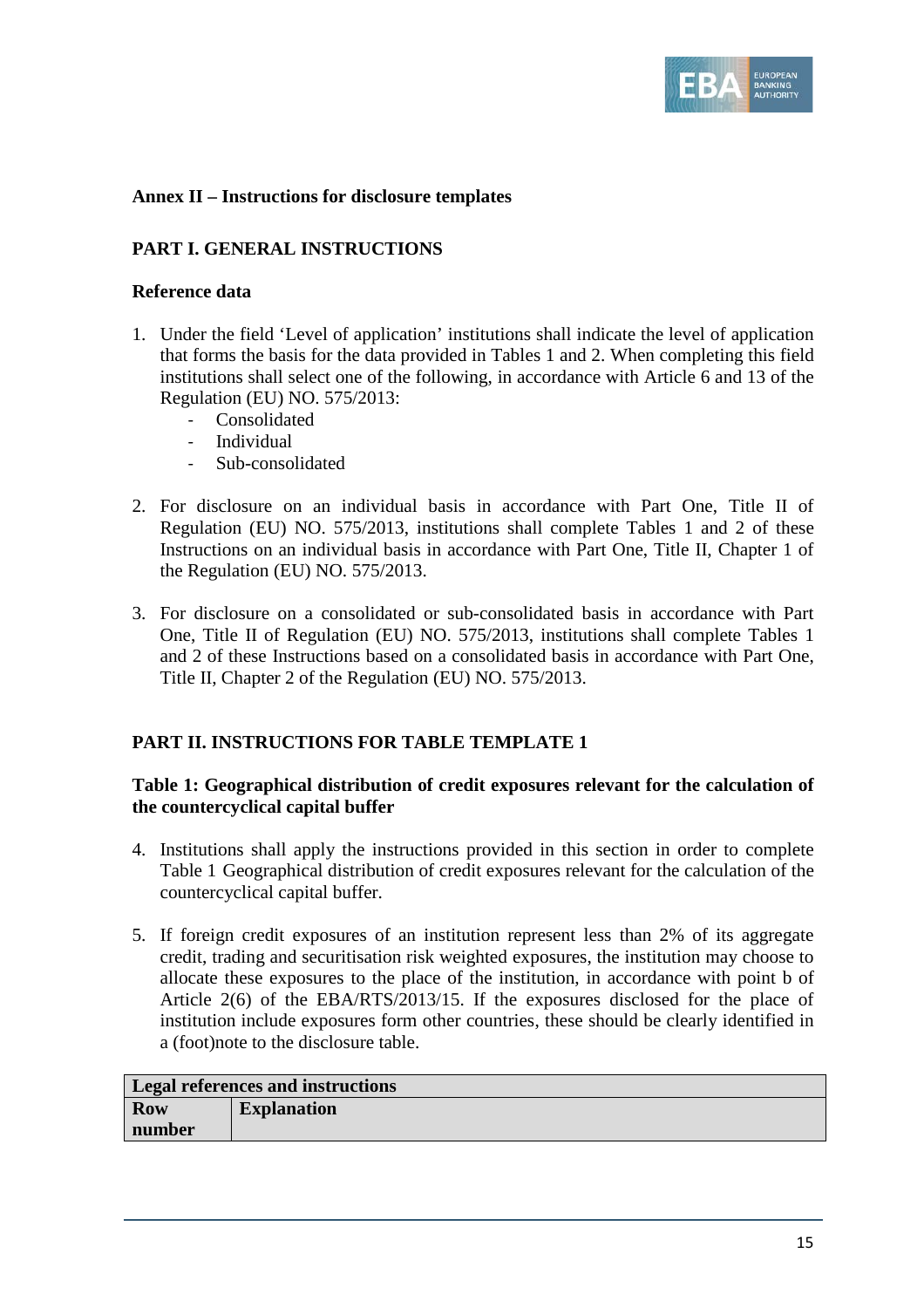

| $010 - 01X$ | Breakdown of relevant credit exposures by country                                                                                                                                                                                                                                                                                                                                                                                                              |
|-------------|----------------------------------------------------------------------------------------------------------------------------------------------------------------------------------------------------------------------------------------------------------------------------------------------------------------------------------------------------------------------------------------------------------------------------------------------------------------|
|             | List of countries in which the institution has credit exposures relevant for the<br>calculation of the institution specific countercyclical buffer in accordance<br>with EBA/RTS/2013/15.                                                                                                                                                                                                                                                                      |
|             | The number of rows may vary depending on the number of countries where<br>the institution has its credit exposures relevant for the calculation of the<br>countercyclical buffer.                                                                                                                                                                                                                                                                              |
|             | If foreign exposures of an institution represent less than 2% of its aggregate<br>credit, trading and securitisation risk weighted exposures, the institution may<br>choose to allocate these exposures to the place of institution, in accordance<br>with EBA/RTS/2013/15. If the exposures disclosed for the place of<br>institution include exposures form other countries, these should be clearly<br>identified in a (foot) note to the disclosure table. |
| 020         | <b>Total</b>                                                                                                                                                                                                                                                                                                                                                                                                                                                   |
|             | The sum of rows $010$ to $01X$ .                                                                                                                                                                                                                                                                                                                                                                                                                               |

|                  | <b>Legal references and instructions</b>                                                                                                                                                                                                                  |  |  |  |  |  |  |
|------------------|-----------------------------------------------------------------------------------------------------------------------------------------------------------------------------------------------------------------------------------------------------------|--|--|--|--|--|--|
| Column<br>number | <b>Explanation</b>                                                                                                                                                                                                                                        |  |  |  |  |  |  |
| 010              | <b>Exposure value of credit exposures</b>                                                                                                                                                                                                                 |  |  |  |  |  |  |
|                  | In the case of SA, the exposure value is determined in accordance with<br>Article 111 of the Regulation (EU) NO. 575/2013. In the case of IRB, the<br>exposure value is determined in accordance with Article 166 of the<br>Regulation (EU) NO. 575/2013. |  |  |  |  |  |  |
| 020              | Sum of net long and short positions of trading book exposures                                                                                                                                                                                             |  |  |  |  |  |  |
|                  | Sum of net long and short positions for trading book exposures is calculated<br>as the sum of the net long positions and net short positions determined in<br>accordance with Article 327 of the Regulation (EU) NO. 575/2013.                            |  |  |  |  |  |  |
| 030              | <b>Exposure value of securitisation exposures</b>                                                                                                                                                                                                         |  |  |  |  |  |  |
|                  | In case of securitisation exposures, the exposure value is determined in<br>accordance with Article 246 of the Regulation (EU) NO. 575/2013.                                                                                                              |  |  |  |  |  |  |
| 040              | Own funds requirements - Of which: credit exposures                                                                                                                                                                                                       |  |  |  |  |  |  |
|                  | Own funds requirements for credit exposures are determined in accordance<br>with Part Three, Title II of the Regulation (EU) NO. 575/2013.                                                                                                                |  |  |  |  |  |  |
| 050              | Own funds requirements - Of which: trading book exposures                                                                                                                                                                                                 |  |  |  |  |  |  |
|                  | Own funds requirements for trading book exposures in the country in<br>question are determined in accordance with Part Three, Title IV, Chapter 2                                                                                                         |  |  |  |  |  |  |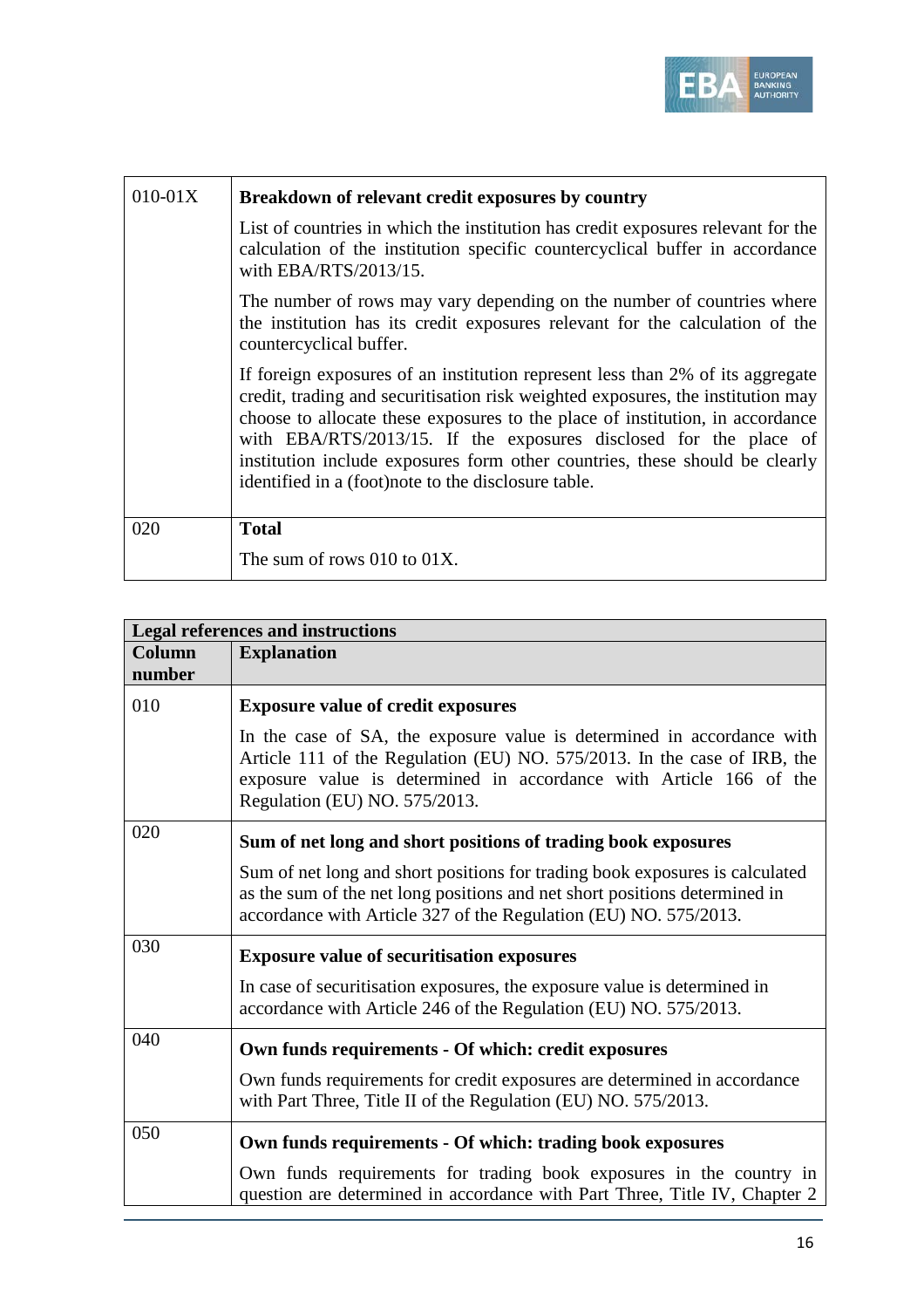

|     | of the Regulation (EU) NO. 575/2013 for specific risk, or in accordance with<br>Part Three, Title IV, Chapter 5 of the Regulation (EU) NO. 575/2013 for<br>incremental default and migration risk.                                                                                                                                                                                                                                                                                     |  |  |  |  |  |
|-----|----------------------------------------------------------------------------------------------------------------------------------------------------------------------------------------------------------------------------------------------------------------------------------------------------------------------------------------------------------------------------------------------------------------------------------------------------------------------------------------|--|--|--|--|--|
| 060 | Own funds requirements - Of which: securitisation exposures                                                                                                                                                                                                                                                                                                                                                                                                                            |  |  |  |  |  |
|     | Own funds requirements for securitisation exposures in the country in<br>question are determined in accordance with Part Three, Title II, Chapter 5 of<br>the Regulation (EU) NO. 575/2013.                                                                                                                                                                                                                                                                                            |  |  |  |  |  |
| 070 | <b>Own funds requirements - Total</b>                                                                                                                                                                                                                                                                                                                                                                                                                                                  |  |  |  |  |  |
|     | The sum of columns $040$ , $050$ and $060$ .                                                                                                                                                                                                                                                                                                                                                                                                                                           |  |  |  |  |  |
| 080 | Own funds requirements weights                                                                                                                                                                                                                                                                                                                                                                                                                                                         |  |  |  |  |  |
|     | The weight applied to the countercyclical buffer rate in each country is equal<br>to the total own funds requirements that relates to the relevant credit<br>exposures in the country in question (row 010, column 070), divided by the<br>total own funds requirements for credit risk that relates to all credit<br>exposures relevant for the calculation of the countercyclical buffer in<br>accordance with Article 440 (4) of the Directive 2013/36/EU (row 020,<br>column 070). |  |  |  |  |  |
| 090 | <b>Countercyclical capital buffer rate</b>                                                                                                                                                                                                                                                                                                                                                                                                                                             |  |  |  |  |  |
|     | Countercyclical capital buffer rate applicable in the country referred to in<br>column 010 of the same row of the same Table, and set in accordance with<br>Articles 136, 137, 138 and 139 of the Directive 2013/36/EU. Article 136 (7)<br>requires national authorities to notify the ESRB on the countercyclical buffer<br>rate and the ESRB is to publish these buffer rates on their website.<br>This value is disclosed as percentage.                                            |  |  |  |  |  |

## **PART III. INSTRUCTIONS FOR TABLE TEMPLATE 2**

## **Table 2: Amount of institution specific countercyclical capital buffer**

6. Institutions shall apply the instructions provided in this section in order to complete table 2 Amount of institution specific countercyclical capital buffer.

| <b>Legal references and instructions</b> |                                                                                                               |  |  |  |
|------------------------------------------|---------------------------------------------------------------------------------------------------------------|--|--|--|
| <b>Row</b>                               | <b>Explanation</b>                                                                                            |  |  |  |
| number                                   |                                                                                                               |  |  |  |
| 010                                      | <b>Total risk exposure amount</b><br>Total risk exposure amount calculated in accordance with Article 92 (3). |  |  |  |
|                                          |                                                                                                               |  |  |  |
| 020                                      | Institution specific countercyclical capital buffer rate                                                      |  |  |  |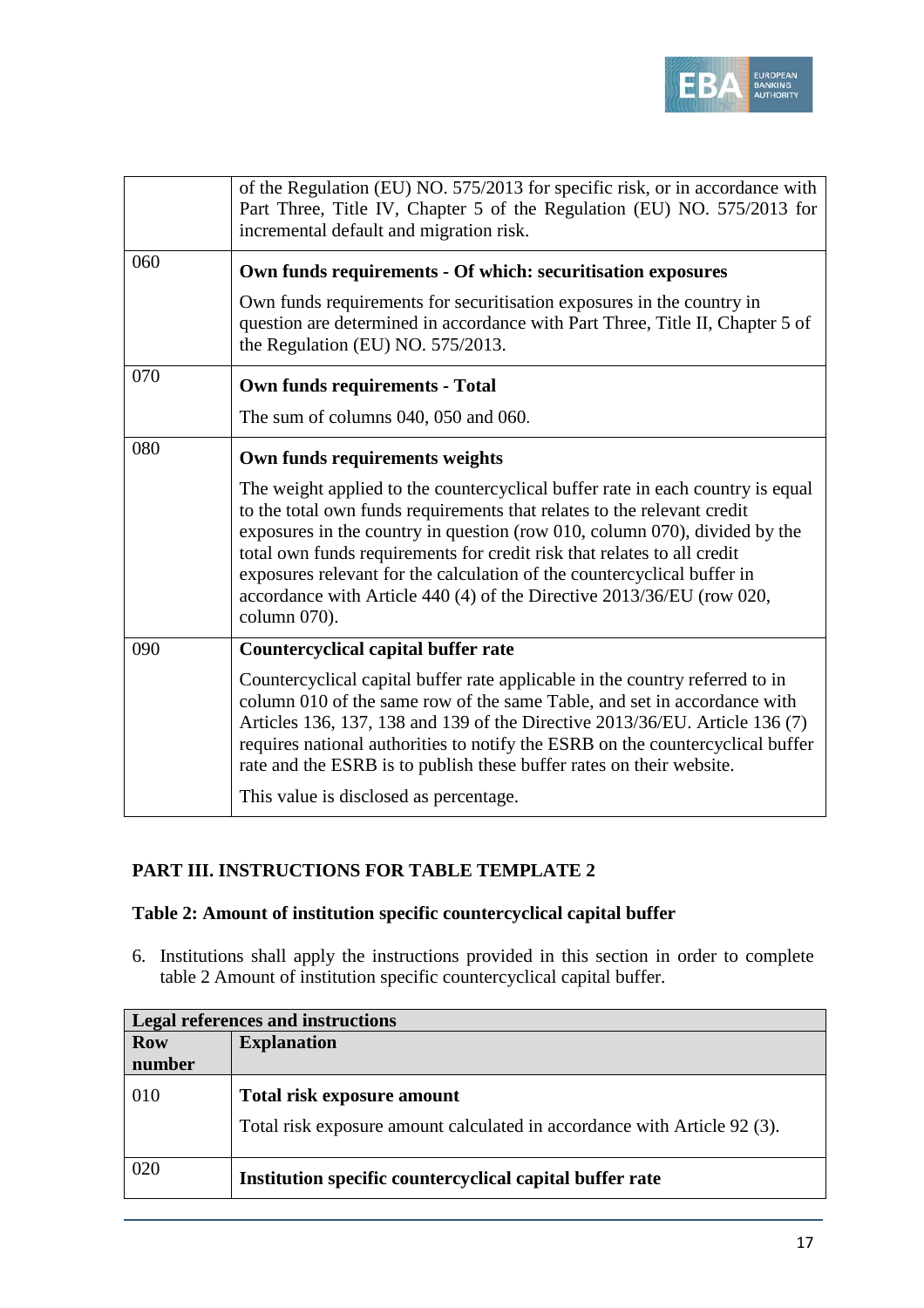

|     | Countercyclical capital buffer rate is calculated as the weighted average of<br>the countercyclical buffer rates that apply in the countries where the relevant<br>credit exposures of the institution are located in accordance with Article 140<br>CRD and reported in rows 010 to 01X of column 090 of the Table 1. |
|-----|------------------------------------------------------------------------------------------------------------------------------------------------------------------------------------------------------------------------------------------------------------------------------------------------------------------------|
|     | The weight applied to the countercyclical buffer rate in each country is<br>disclosed in Table 1 column 080.<br>This value is disclosed as percentage.                                                                                                                                                                 |
|     |                                                                                                                                                                                                                                                                                                                        |
| 030 | Institution specific countercyclical capital buffer requirement                                                                                                                                                                                                                                                        |
|     | Institution specific countercyclical capital buffer requirement is calculated as<br>the institution specific countercyclical buffer rate, as reported in row 020 of<br>this Table, applied to the total risk exposure amount as reported in row 010<br>of this Table.                                                  |

| <b>Legal references and instructions</b> |                                                                                                        |  |  |  |
|------------------------------------------|--------------------------------------------------------------------------------------------------------|--|--|--|
| Column                                   | <b>Explanation</b>                                                                                     |  |  |  |
| number                                   |                                                                                                        |  |  |  |
| 010                                      | The value as described in accordance with the explanation for rows 010 to<br>030 of the current Table. |  |  |  |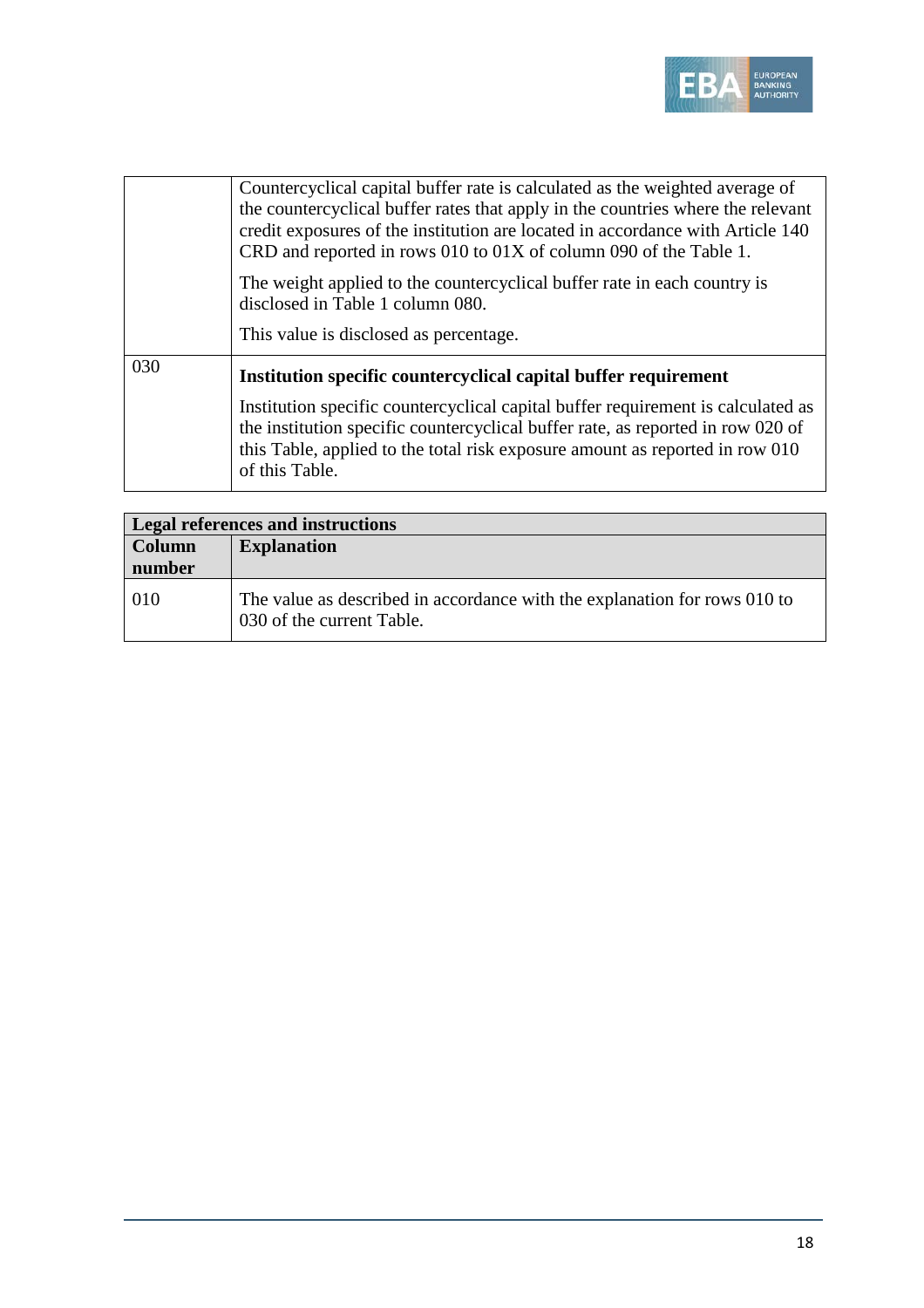

# 5. Accompanying documents

## 5.1 Draft cost-benefit analysis/impact assessment

## **5.1.1 Introduction**

Article 15(1) of the EBA regulation (Regulation (EU) No 1093/2010 of the European Parliament and of the Council) provides that when any draft ITS developed by the EBA are submitted to the Commission for endorsement, they shall be accompanied by an analysis of 'the potential related costs and benefits'. This analysis should provide the reader with an overview of the findings regarding the problem to be dealt with, the solutions proposed and the potential impacts of these options.

This note outlines the impact assessment of the draft RTS on disclosure of information in relation to the compliance of institutions with the requirement for a countercyclical capital buffer. The draft RTS stem from the requirement for this as set out in Article 440 of the CRR.

## **5.1.2 Problem definition**

The draft RTS specify the format of the templates that credit institutions should use and the information they should report. These draft RTS have the following two objectives:

- ensuring that the key information required by Article 440(1) of the CRR in relation to the compliance of institutions with the requirements for the computation of a countercyclical capital buffer in accordance with Title VII, Chapter 4 of Directive 2013/36/EU is disclosed;
- complying with the draft final RTS on the method for the identification of the geographical location of the relevant credit exposures under Article 140(7) of the CRD (EBA/RTS/2013/15).

## **5.1.3 Options considered**

This section explains why the EBA has made specific choices when drafting the RTS.

## Exposure measure

Article 440 of the CRR requires that institutions disclose the geographical distribution of their credit exposures relevant for the calculation of their institution-specific countercyclical capital buffer. Certain exposure values and own funds requirements have been proposed to describe the relevant credit-risk exposures for the calculation of the countercyclical capital buffer. Each one has a specific role and therefore both are necessary: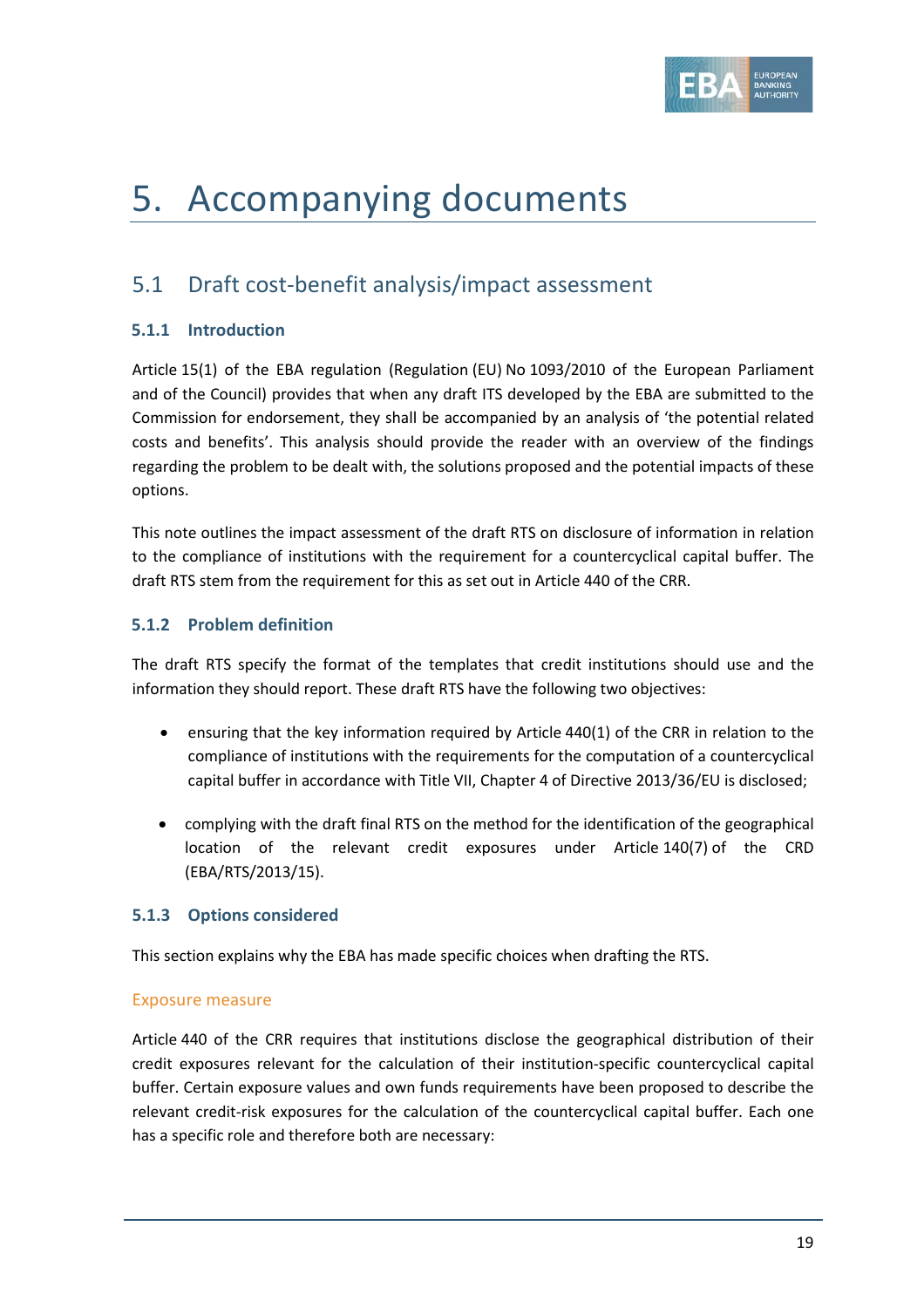

- 'own fund requirements' are used as a direct input for the calculation of the institution-specific countercyclical capital buffer and therefore show the composition of the buffer and the drivers behind its growth;
- 'Exposure values' ('sum of net long and short positions' for trading book exposures) provides a metric of exposures which shows the distribution of the institution's activities by country; unlike own funds requirements, it is not risk sensitive, and therefore provides a better measure of what exposures are relevant for the calculation of the countercyclical capital buffer.

If either of these two metrics were excluded, it would not be possible to provide a full picture of the credit-risk exposures which are relevant for calculating the institution-specific countercyclical capital buffer. Therefore, both have been included in the disclosure templates.

## Granularity of relevant credit exposures

Several levels of granularity were considered disclosing the geographical breakdown of relevant credit exposures. The options considered were (from the broader to the more specific):

- (a) disclosure of total values (exposure values and own fund requirements) for relevant credit exposures;
- (b) disclosure at the level of three exposure groups as defined in Article(140)(4)(a), (b) and (c) of the CRD;
- (c) disclosure at the level of exposure class in accordance with Article 112 of the CRR.

The disclosure of total values for relevant credit exposures provides the inputs for calculating the institution-specific countercyclical capital buffer. However, this does not provide any more detailed information about the composition of the countercyclical capital buffer and the components which drive its level. Moreover, exposure value is defined only for credit and securitisation exposures, and not for trading book exposures, for which the value of sum of net long and short positions is used instead. This means that a total exposure value for all relevant credit exposures cannot be calculated.

A more detailed disclosure at the level of exposure class in accordance with Article 112 of the CRR could provide more insights into the drivers of the countercyclical capital buffer. Currently, Article 442 of the CRR requires the separate disclosure of geographical distribution of exposures and distribution of exposures by exposure class. Therefore, the EBA believes that more detailed information than this is not necessary.

Finally, the disclosure at the level of exposure group as defined in Article (140)(4)(a), (b) and (c) of the CRD, provides a good balance between sufficient detail to explain the composition of the buffer and sufficient aggregation to take account of the disclosure requirements which already exist elsewhere in Part Eight of the CRR.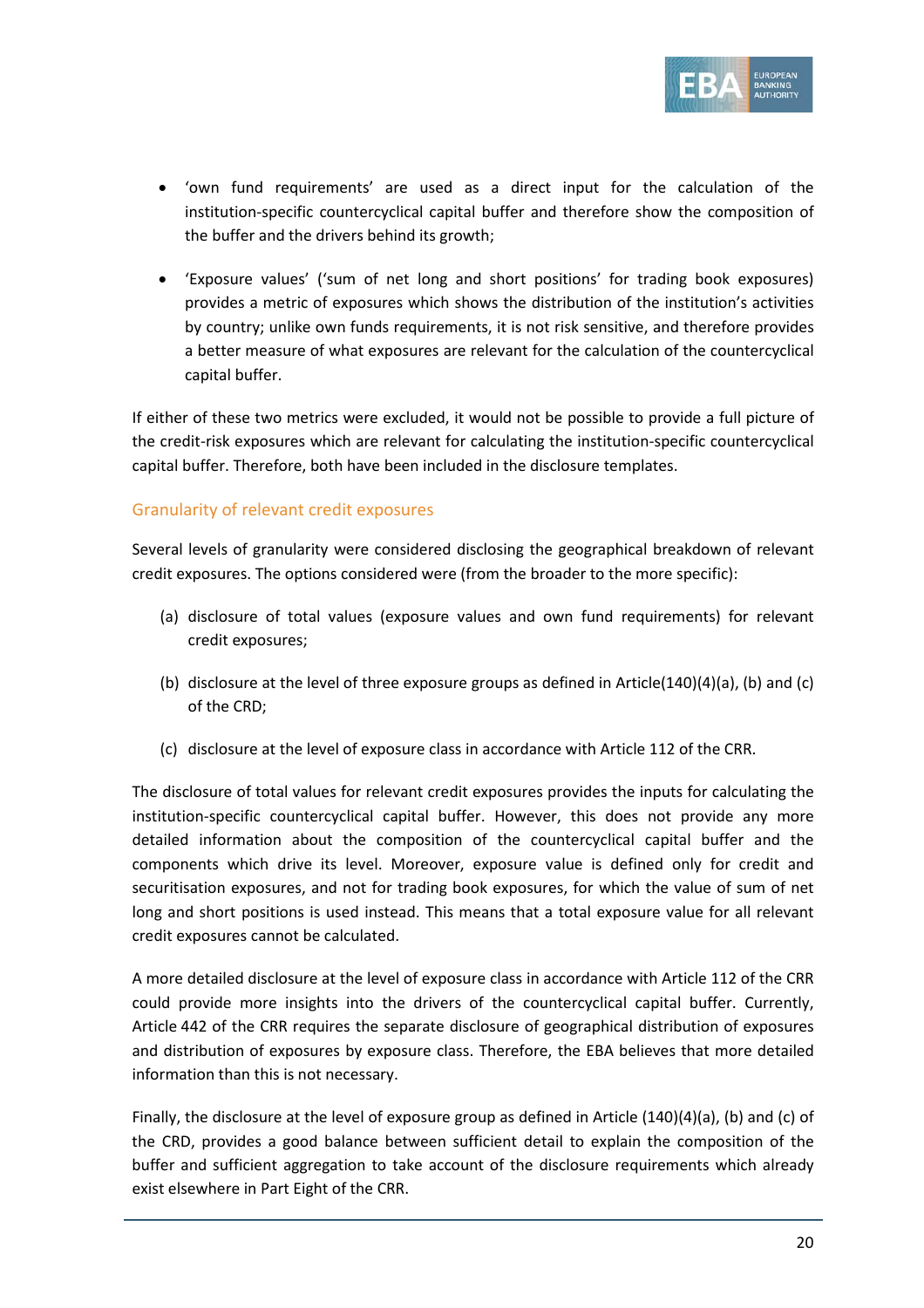

## Geographical breakdown

Article 440 of the CRR requires that institutions disclose the geographical distribution of their credit exposures relevant for the calculation of their countercyclical capital buffer, without giving further detail on the unit of geography to be used. This Consultation Paper proposes that the breakdown is done at country level, thus following the draft EBA/RTS/2013/15 on the method for the identification of the geographical location of relevant credit exposures under Article 140(7) of the CRD. Any other geographical classification apart from country-level would not be consistent with EBA/RTS/2013/15.

## **5.1.4 Impact of the proposals**

## Benefits

The templates proposed in these RTS will illustrate the allocation of exposures by country as per the RTS on the method for the identification of the geographical location of relevant credit exposures under Article 140(7) of the CRD (EBA/RTS/2013/15). Once these RTS are implemented, the disclosure of information will not imply an additional burden on the disclosing institution.

The proposed templates will provide investors, market analysts and other users of financial information and stakeholders with more detailed information on the nature and size of the exposures in different countries, and on the composition of the countercyclical buffer and what drives any change thereof.

The disclosure of this information should mean better comparability of information on geographical allocation of exposures, which is used to calculate the countercyclical capital buffer as per the draft RTS EBA/RTS/2013/15. Disclosure requirements in other parts of the CRR generally allow flexibility in the method of allocation of exposures by country. Comparability will ensure that there is transparency and market discipline.

## **Costs**

The main costs for institutions relate to setting up the required disclosure templates. However, these costs would be incurred anyway for calculating the countercyclical capital buffer, thus the disclosure of information about compliance with this buffer will not incur any additional costs.

Application and disclosure of countercyclical buffer rates has not yet begun; the buffer is to be applied gradually from 1 January 2016, in accordance with Article 160 of the CRD. As a result, there will be no incremental costs for harmonising templates for the disclosure of the countercyclical capital buffer.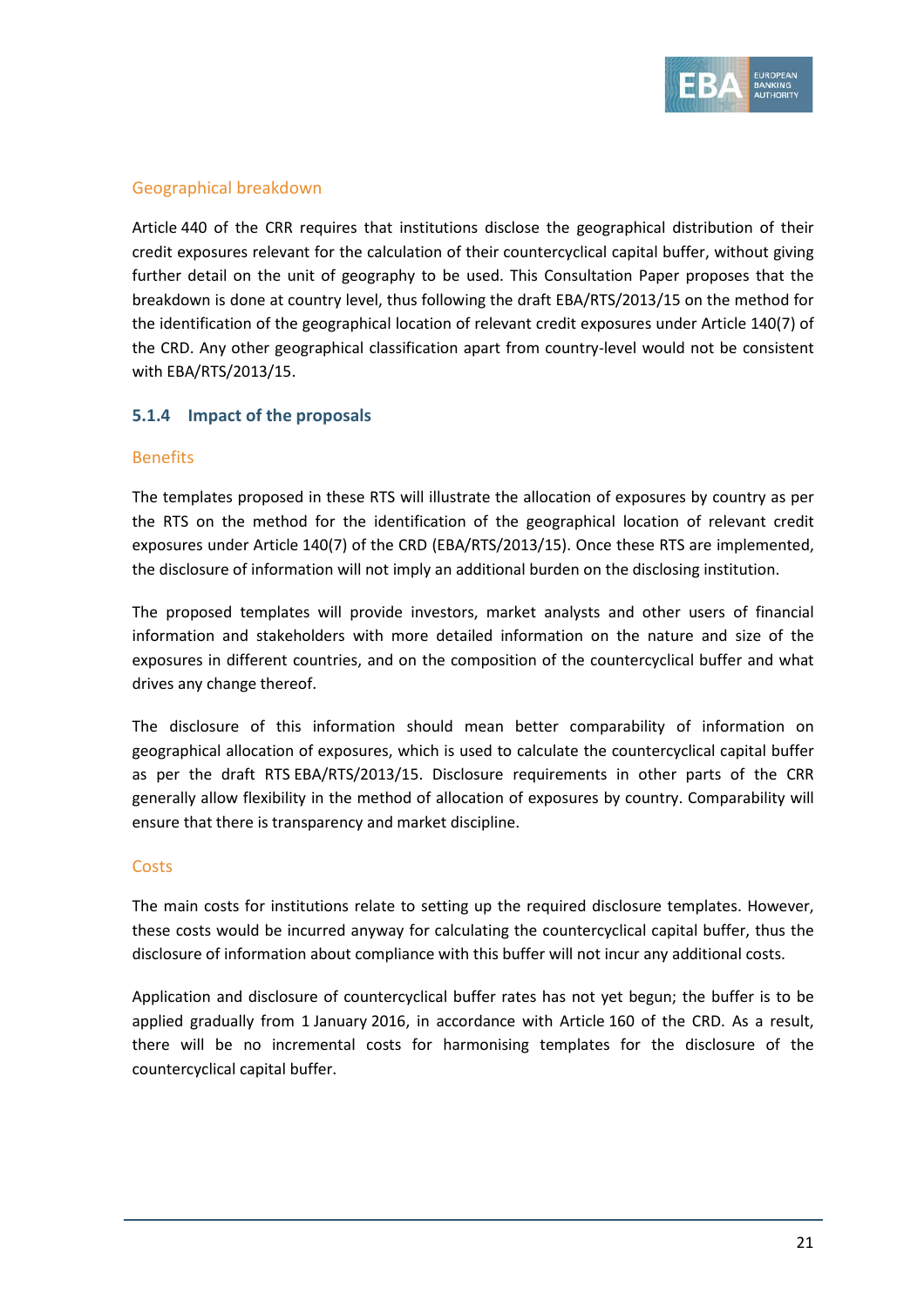

Figure 1. Summary of the costs and benefits of the proposals.

|                          | Costs                    |           |            | <b>Benefits</b>                                                                                                                                                                                                                                  |
|--------------------------|--------------------------|-----------|------------|--------------------------------------------------------------------------------------------------------------------------------------------------------------------------------------------------------------------------------------------------|
| <b>Institutions</b>      | Negligible:<br>templates | preparing | disclosure | Medium: the higher degree of transparency on<br>the calculation of the countercyclical buffer rate<br>calculation may increase the confidence of the<br>market in the institution                                                                |
| Markets and<br>Investors | Zero                     |           |            | Medium: the templates will help markets and<br>their<br>institutions,<br>investors<br>to<br>compare<br>countercyclical capital buffer rates, and their<br>relevant exposures by country, increasing market<br>confidence and financial stability |